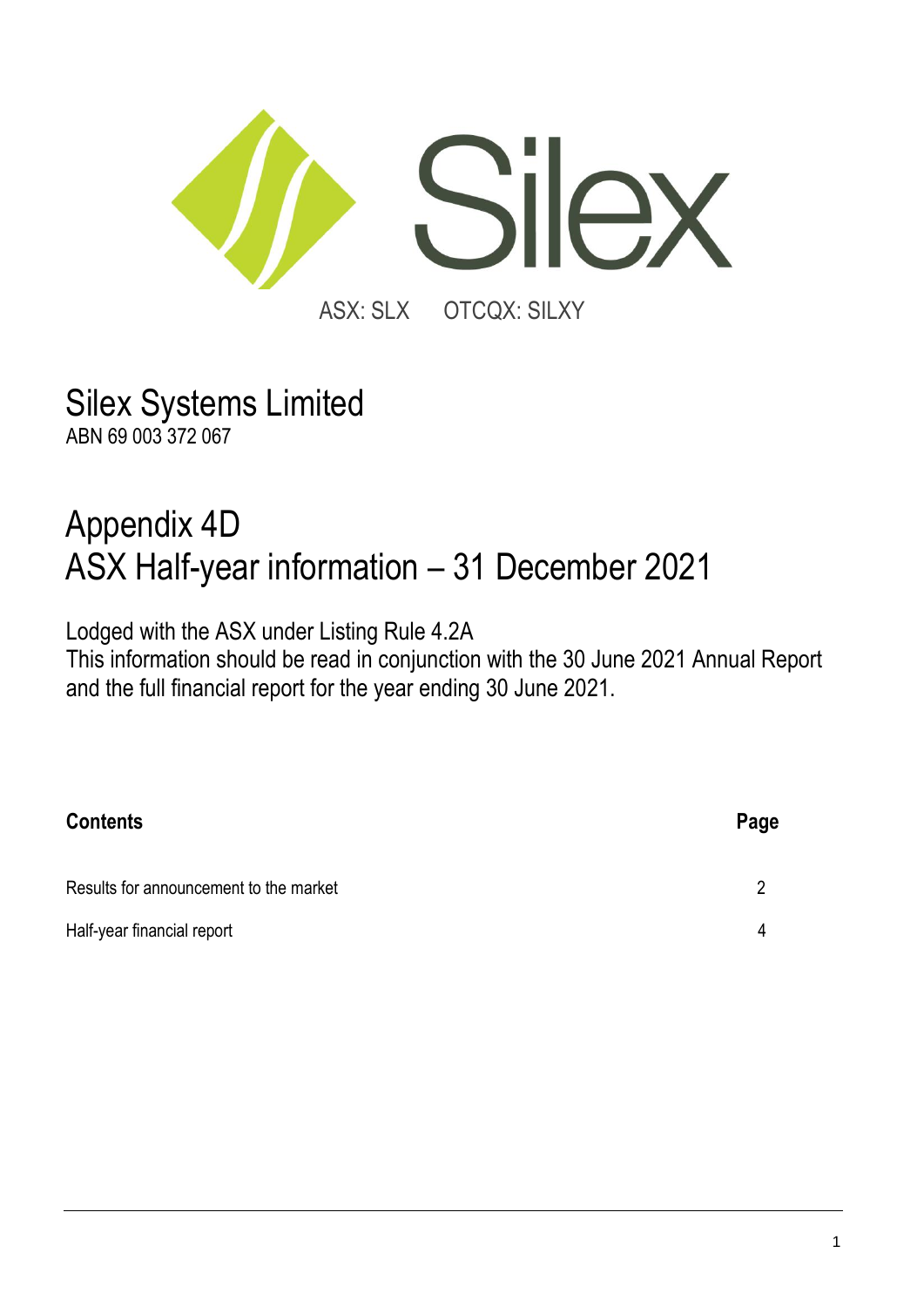### Results for announcement to the market

|                                                | 31 December 2021 | 30 June 2021 | Movement   | Movement<br>$\%$ |  |
|------------------------------------------------|------------------|--------------|------------|------------------|--|
| Cash and cash equivalents and<br>Term deposits | 49,208,278       | 14,102,798   | 35,105,480 | 248.9%           |  |

|                                                                                                                       | Half-year ended 31<br>December 2021 | Half-year ended 31<br>December 2020<br>æ. | Movement<br>\$ | Movement<br>$\frac{0}{0}$ |  |
|-----------------------------------------------------------------------------------------------------------------------|-------------------------------------|-------------------------------------------|----------------|---------------------------|--|
| Revenue from ordinary activities                                                                                      | 2,123,916                           | 105,836                                   | 2,018,080      | 1906.8%                   |  |
| Other income                                                                                                          | 1,296,225                           | 644,962                                   | 651,263        | 101.0%                    |  |
| Earnings before interest, tax,<br>depreciation, amortisation and<br>impairment from continuing<br>operations (EBITDA) | (4,290,239)                         | (3,811,034)                               | (479.205)      | 12.6%                     |  |
| Net loss from ordinary activities<br>after tax attributable to members                                                | (4,463,677)                         | (3,813,282)                               | (650, 395)     | 17.1%                     |  |
| Net loss for the period attributable<br>to members                                                                    | (4,463,677)                         | (3,813,282)                               | (650, 395)     | 17.1%                     |  |

**No dividends have been paid or proposed during the reporting period**

#### **Overview**

Silex is primarily focused on the development of the SILEX laser enrichment technology for two key global industries:

- i) The nuclear fuel industry with the unique third generation SILEX uranium enrichment technology; and
- ii) The emerging quantum computing industry with the SILEX Zero-Spin Silicon project.

The development and commercialisation program for the SILEX uranium enrichment technology is being undertaken jointly by Silex (at its Lucas Heights, Sydney facility) and by Global Laser Enrichment LLC (GLE) (in Wilmington, North Carolina). GLE is the exclusive Licensee of the SILEX uranium enrichment technology. GLE was restructured in January 2021 and is now owned 51% by Silex and 49% by Cameco Corporation.

The SILEX Zero-Spin Silicon (ZS-Si) project commenced in December 2019 and is being undertaken with project partners Silicon Quantum Computing Pty Ltd (SQC) and UNSW Sydney (UNSW) at Silex's Lucas Heights facility, with the objective of developing a variant of the SILEX technology for the commercial production of ZS-Si, a key enabling material for the emerging silicon quantum computing industry.

In addition, Silex's semiconductor material technology known as cREO<sup>®</sup> was purchased by UK-based IQE Plc in 2018. This technology is currently being developed by IQE for application in the 5G mobile communications industry under a license and royalty agreement. Minimum annual royalties commenced being paid for the year ended 31 December 2019. The third minimum annual royalty for CY2021 of US\$500k is due for receipt by the end of February 2022.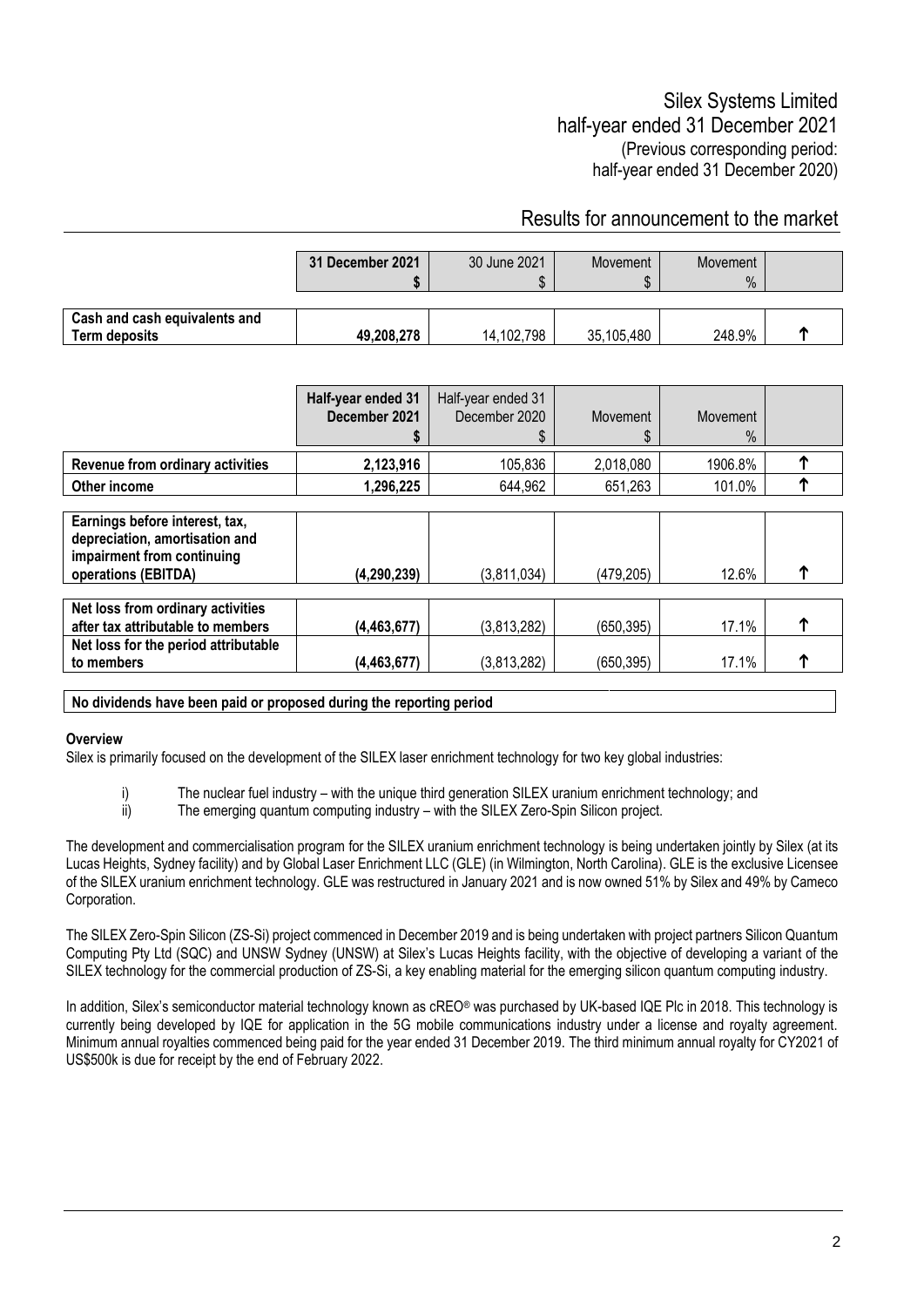As at 31 December 2021, the Company's balance sheet had total assets of \$57.8m and net assets of \$55.0m, which included \$49.2m in cash and term deposits, IQE shares of \$4.2m and receivables of \$2.6m.

This half-year report should be read together with the Operational Update and presentation released in conjunction with this report and recent ASX announcements.

#### **Explanation of the net loss from ordinary activities after tax attributable to members**

The net loss from ordinary activities increased by \$0.7m compared to the previous corresponding period. This was mainly due to an increase in activities at GLE during the half-year. From closing of the GLE restructure, Silex's 51% share of GLE's net loss is recognised in Share of net loss of associates and joint ventures accounted for using the equity method and was \$3.9m for the current period. This compares to \$1.4m in the previous corresponding period which was recognised as Development expenditure up to closing of the GLE restructure in January 2021. In addition, Employee benefits expense increased \$0.7m and Research and development materials increased \$0.3m in the current period as the Company's technology development activities increased. The increase in expenditure for the period was partly offset by an increase in revenue of \$2.0m. Recoverable project costs were \$2.1m in the current period compared to \$nil in the prior corresponding period. Recoverable project costs, which are the reimbursement of allowable costs on the uranium enrichment project incurred by Silex, recommenced following the closing of the restructure of GLE.

#### **Cash and cash equivalents & Term Deposits**

The cash and term deposits balance as at 31 December 2021 was \$49.2m, an increase of \$35.1m during the half-year. Silex completed an equity raise by way of a placement which was followed by a Share Purchase Plan during the half-year. The net proceeds from the issue of shares were \$38.4m.

Net cash inflows from operating activities for the half-year to 31 December 2021 were \$0.8m compared to outflows of \$3.0m for the halfyear ended 31 December 2020. Receipts from Customers and government grants increased by \$2.0m compared to the previous corresponding period, mainly due to receipt of \$1.9m of Recoverable project costs from GLE. Payments to suppliers and employees decreased by \$2.0m. This was mainly due to the payments to fund GLE's activities being classified as investing activities during the current period. Payments for investments accounted for using the equity method (i.e., payments to fund the Company's investment in GLE) were \$3.9m in the current period (\$nil in the prior corresponding period).

#### **Revenue from ordinary activities**

There was a \$2.0m increase in revenue from ordinary activities during the half-year. Since the completion of the restructure of GLE on 31 January 2021, Silex has recommenced being reimbursed by GLE for its costs on the uranium project. Recoverable project costs were \$2.1m in the current period compared to \$nil in the prior corresponding period.

#### **Earnings before interest, tax, depreciation, amortisation and impairment from continuing operations (EBITDA)**

EBITDA from continuing operations for the half–year ended 31 December 2021 was a loss of \$4.3m. This comprises a loss from continuing operations of \$4.5m adjusted for net interest income of \$0.05m and depreciation and amortisation of \$0.2m.

#### **Explanation of dividends**

No dividends have been paid or proposed during the reporting period.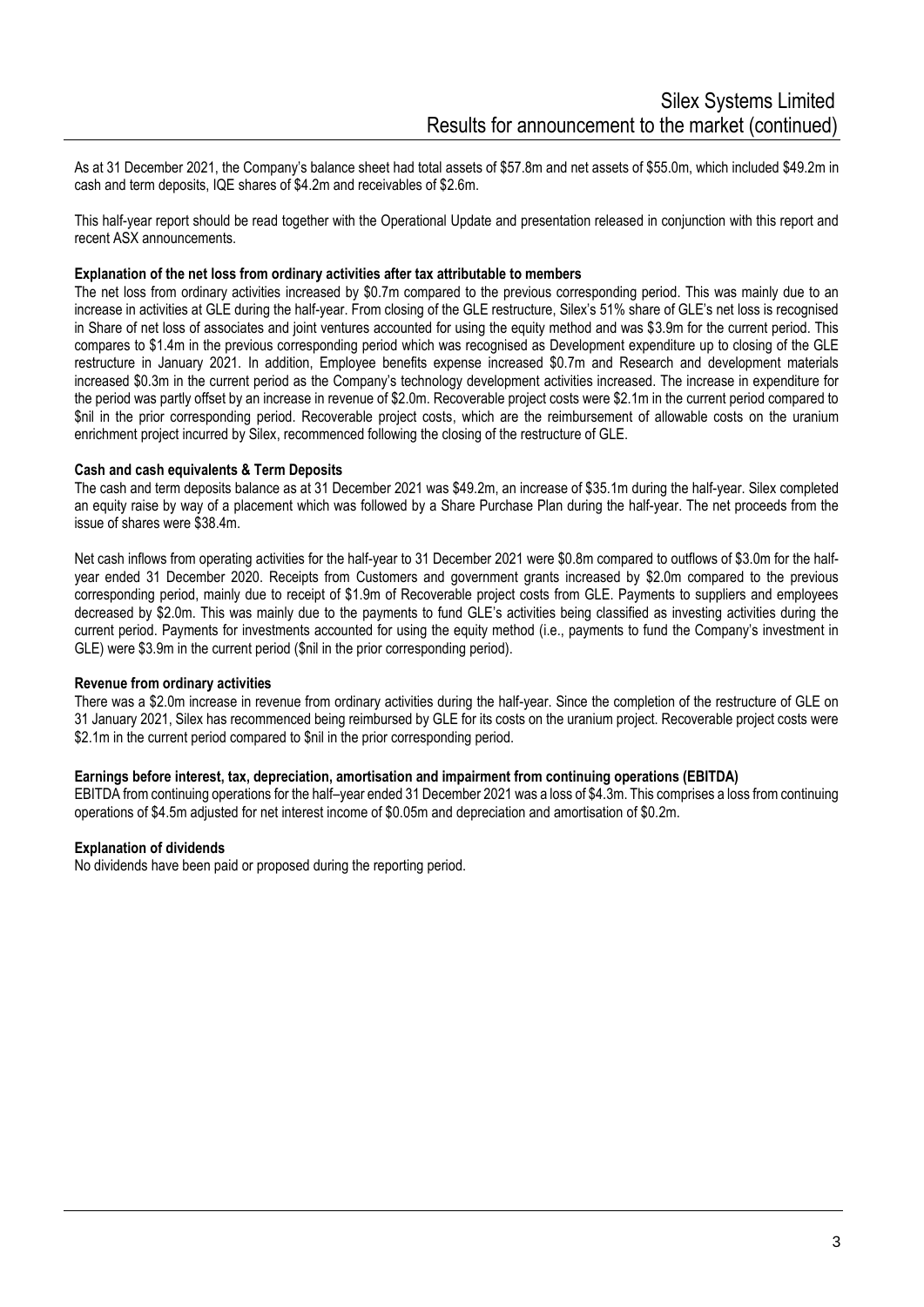# **Contents**

| Directors' report                                  | 5               |
|----------------------------------------------------|-----------------|
| Consolidated income statement                      | 8               |
| Consolidated statement of comprehensive income     | 9               |
| Consolidated balance sheet                         | 10              |
| Consolidated statement of changes in equity        | 11              |
| Consolidated cash flow statement                   | 12 <sup>°</sup> |
| Notes to the consolidated financial statements     | 13              |
| Directors' declaration                             | 19              |
| Independent auditor's review report to the members | 20              |

This interim financial report does not include all the notes of the type normally included in an annual financial report. Accordingly, this report is to be read in conjunction with the Annual Report for the year ended 30 June 2021, the full financial report for the year ending 30 June 2021 and any public announcements made by Silex Systems Limited during the interim reporting period in accordance with the continuous disclosure requirements of the *Corporations Act 2001*.

Silex Systems Limited is a company limited by shares, incorporated and domiciled in Australia. Its registered office and principal place of business is Building 64, Lucas Heights Science and Technology Centre, New Illawarra Road, Lucas Heights NSW 2234.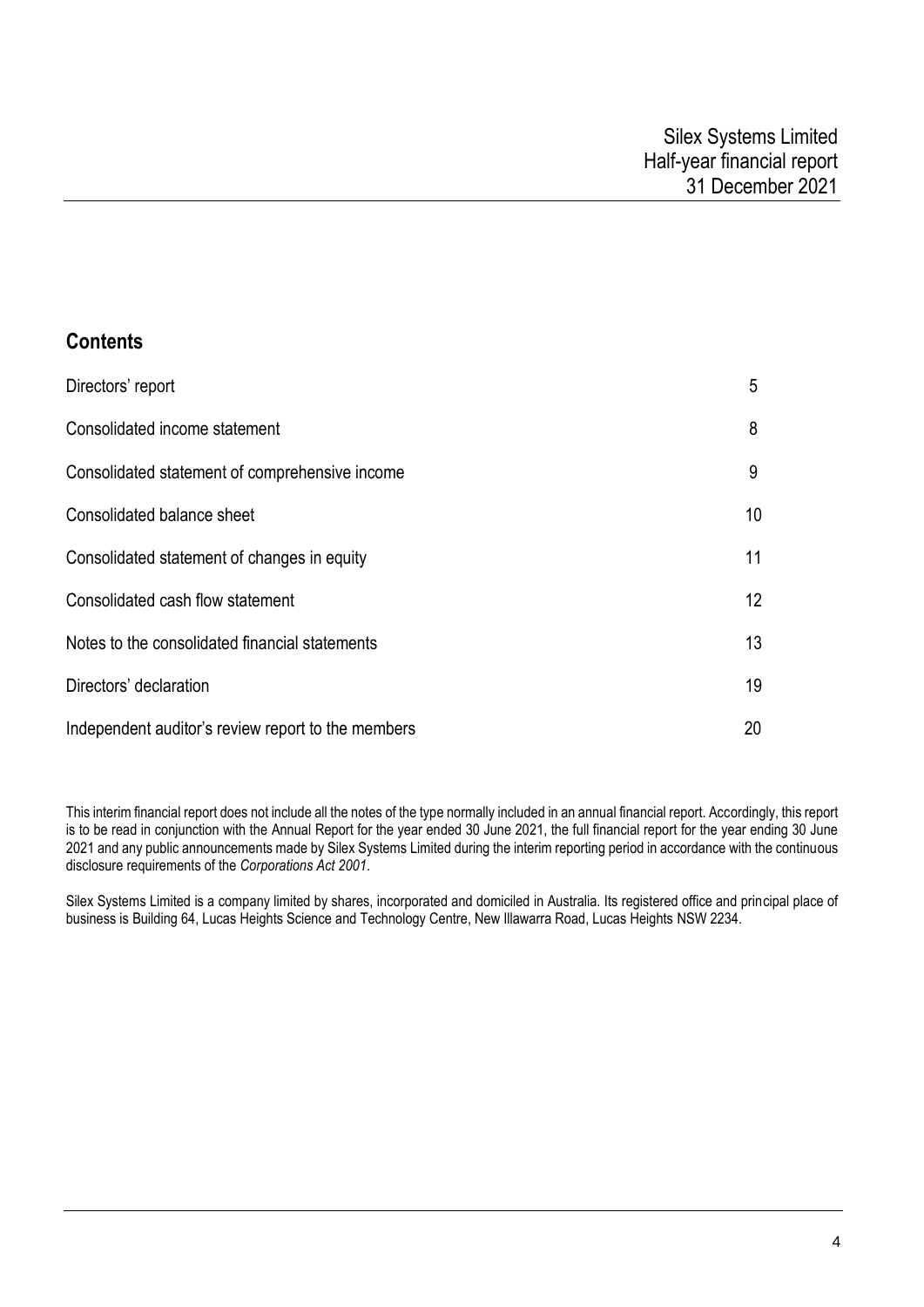Your directors present their report on the consolidated entity consisting of Silex Systems Limited (Silex or the Company) and the entities it controlled at the end of, or during, the half-year ended 31 December 2021.

#### **1. Directors**

The following persons were directors of Silex Systems Limited during the half-year and up to the date of this report:

Mr C A Roy - Chair Dr M P Goldsworthy – CEO / Managing Director Mr C D Wilks

Ms M K Holzberger was a director from the beginning of the half-year until her resignation on 14 October 2021.

Ms H G Cook was appointed as a director on 14 October 2021 and continues in office at the date of this report.

#### **2. Dividend**

No dividend payment has been recommended or declared by the Board.

#### **3. Review of operations and activities**

The Consolidated income statement on page 8 of this report sets out the main revenue and expense items for the half-year ended 31 December 2021 with comparatives for the half-year ended 31 December 2020. A summary is shown below:

|                                                               | 6 months ended<br>31 December 2021 | 6 months ended<br>31 December 2020 |
|---------------------------------------------------------------|------------------------------------|------------------------------------|
|                                                               |                                    |                                    |
| Revenue from continuing operations                            | 2,123,916                          | 105,836                            |
| Other Income                                                  | 1,296,225                          | 644,962                            |
| (Loss) before tax<br>Income tax expense                       | (4,463,677)                        | (3,813,282)                        |
| Net (loss) from continuing operations                         | (4, 463, 677)                      | (3,813,282)                        |
| Net (loss) for the half-year                                  | (4, 463, 677)                      | (3,813,282)                        |
| (Loss) is attributable to:<br>Owners of Silex Systems Limited | (4, 463, 677)                      | (3,813,282)                        |

The Company incurred a loss attributable to owners of Silex Systems Limited for the half-year ended 31 December 2021 of \$4.5m (loss of \$3.8m for the previous corresponding period). The increase in loss was mainly due to the increase in activities at GLE during the half-year. The Company's share of losses of GLE's operations (including the reimbursement to Silex for its Recoverable project costs) was \$3.9m in the current period. In the prior corresponding period, (and prior to the Company acquiring its 51% interest in GLE), the Company had Development expenditure of \$1.4m which represented Silex's obligation to reimburse GE-Hitachi Nuclear Energy (GEH) for our share of GLE's Wilmington activities. Employee benefits expense increased \$0.7m and Research and development materials increased \$0.3m in the current period as the Company's technology development activities increased. The increase in expenditure for the period was partly offset by an increase in revenue of \$2.0m. Recoverable project costs, which recommenced following the closing of the restructure of GLE, were \$2.1m in the current period compared to \$nil in the prior corresponding period.

The cash and term deposits balance as at 31 December 2021 was \$49.2m, an increase of \$35.1m during the half-year. Silex completed an equity raise by way of a placement which was followed by a Share Purchase Plan. The net proceeds from the issue of shares were \$38.4m.

Net cash inflows from operating activities for the half-year to 31 December 2021 were \$0.8m compared to outflows of \$3.0m for the half-year ended 31 December 2020. Receipts from Customers and government grants increased by \$2.0m compared to the previous corresponding period, mainly due to receipt of \$1.9m of Recoverable project costs from GLE. Payments to suppliers and employees decreased by \$2.0m. This was mainly due to the payments to fund GLE's activities being classified as investing activities during the current period. Payments for investments accounted for using the equity method (i.e., the Company's investment in GLE) were \$3.9m in the current period (\$nil in the prior corresponding period).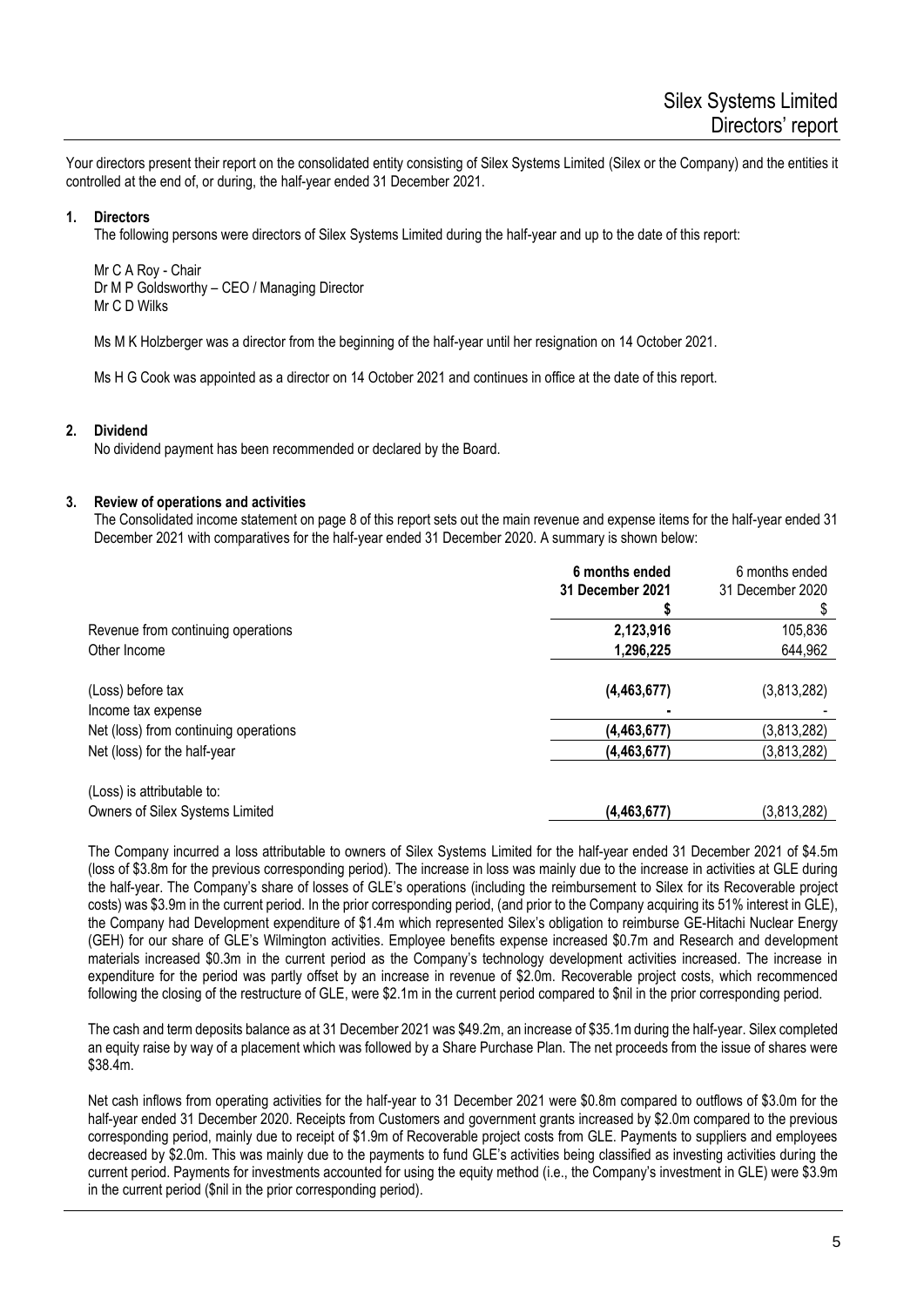The value of Financial assets at fair value through other comprehensive income (shares in IQE Plc) decreased by \$1.6m during the period as a result of the decrease in the IQE share price.

Further information on the operations and position of the Company is included in the Operational Update and presentation that is released to the ASX on the same day as this Appendix 4D, and in the 2021 Annual Report.

#### **4. Subsequent events**

The consolidated entity is not aware of any matters or circumstances which are not otherwise dealt with in the financial statements that have significantly, or may significantly, affect the operations of the consolidated entity, the results of its operations or the state of the consolidated entity in subsequent years other than those referred to in the Operational Update released to the ASX at the same time as this document.

#### **5. Auditor's independence declaration**

A copy of the auditor's independence declaration as required under section 307C of the *Corporations Act 2001* is set out on page 7.

This report is made in accordance with a resolution of the directors.

Dr M P Goldsworthy Mr C A Roy CEO/MD CHAIR CHAIR CHAIR CHAIR

Sydney, 24 February 2022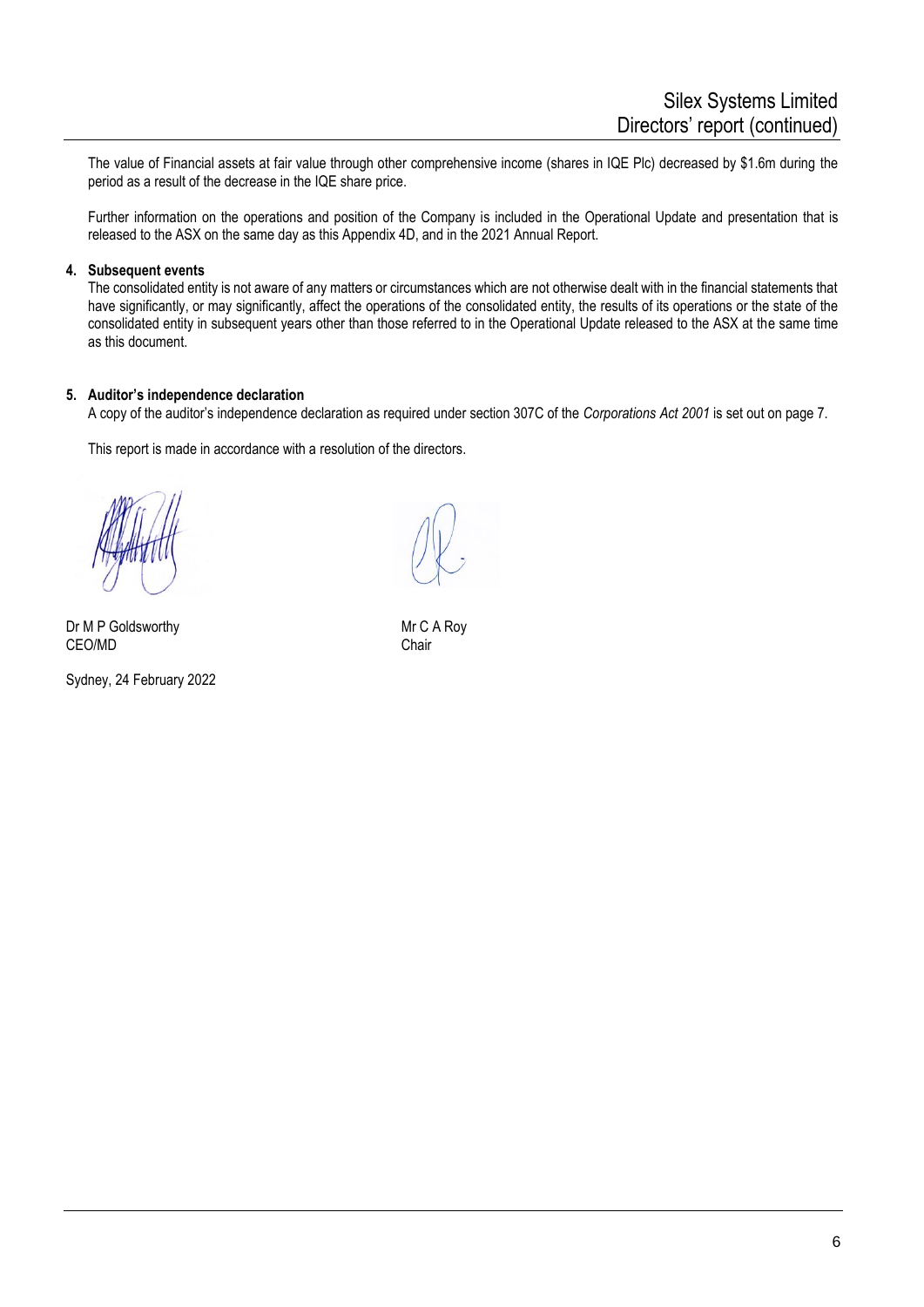

# Auditor's Independence Declaration

As lead auditor for the review of Silex Systems Limited for the half-year ended 31 December 2021, I declare that to the best of my knowledge and belief, there have been:

- (a) no contraventions of the auditor independence requirements of the *Corporations Act 2001* in relation to the review; and
- (b) no contraventions of any applicable code of professional conduct in relation to the review.

This declaration is in respect of Silex Systems Limited and the entities it controlled during the period.

Welconder

Aishwarya Chandran Nashington and the control of the control of the control of the control of the control of the control of the control of the control of the control of the control of the control of the control of the cont Partner PricewaterhouseCoopers

24 February 2022

PricewaterhouseCoopers, ABN 52 780 433 757 One International Towers Sydney, Watermans Quay, Barangaroo, GPO BOX 2650, SYDNEY NSW 2001 T: +61 2 8266 0000, F: +61 2 8266 9999, www.pwc.com.au Level 11, 1PSQ, 169 Macquarie Street, Parramatta NSW 2150, PO Box 1155 Parramatta NSW 2124 T:  $+61\ 2\ 9659\ 2476$ , F:  $+61\ 2\ 8266\ 9999$ , www.pwc.com.au

Liability limited by a scheme approved under Professional Standards Legislation.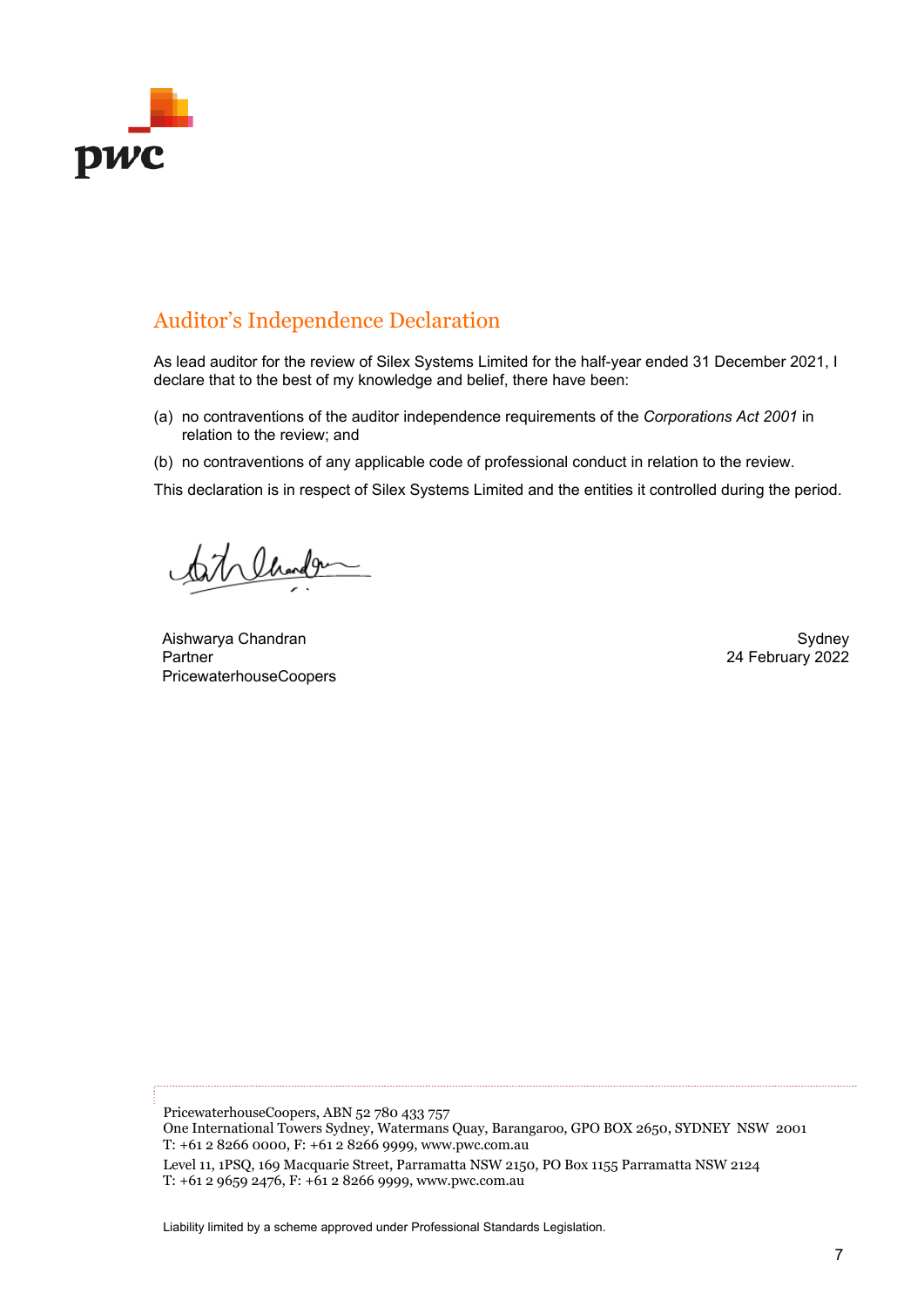# Silex Systems Limited Consolidated income statement for the half-year ended 31 December 2021

|                                                                                             |      | 6 months ended   | 6 months ended   |
|---------------------------------------------------------------------------------------------|------|------------------|------------------|
|                                                                                             | Note | 31 December 2021 | 31 December 2020 |
|                                                                                             |      | \$               | \$               |
| Revenue from contracts with customers                                                       | 3(a) | 2,069,104        |                  |
| Interest revenue                                                                            | 3(a) | 54,812           | 105,836          |
| Revenue from continuing operations                                                          |      | 2,123,916        | 105,836          |
| Other income                                                                                | 3(b) | 1,296,225        | 644,962          |
| Research and development materials                                                          |      | (479, 171)       | (143, 429)       |
| Development expenditure                                                                     |      |                  | (1,436,697)      |
| Finance costs                                                                               |      | (694)            | (975)            |
| Depreciation and amortisation expense                                                       |      | (227, 556)       | (107, 109)       |
| Employee benefits expense                                                                   |      | (2,716,369)      | (2,045,737)      |
| Consultants and professional fees                                                           |      | (318, 306)       | (318, 359)       |
| Printing, postage, freight, stationery and communications                                   |      | (46, 203)        | (30, 903)        |
| Property outgoings                                                                          |      | (30, 125)        | (19,684)         |
| Net foreign exchange losses                                                                 |      |                  | (323, 684)       |
| Share of net loss of associates and joint ventures accounted for using the                  |      |                  |                  |
| equity method                                                                               |      | (3,913,323)      |                  |
| Other expenses from continuing activities                                                   |      | (152, 071)       | (137, 503)       |
| (Loss) before income tax expense                                                            |      | (4, 463, 677)    | (3,813,282)      |
| Income tax expense                                                                          |      |                  |                  |
| Net (loss) from continuing operations                                                       |      | (4,463,677)      | (3,813,282)      |
| Net (loss) for the half-year                                                                |      | (4, 463, 677)    | (3,813,282)      |
| (Loss) is attributable to:                                                                  |      |                  |                  |
| Owners of Silex Systems Limited                                                             |      | (4, 463, 677)    | (3,813,282)      |
|                                                                                             |      |                  |                  |
|                                                                                             |      | <b>Cents</b>     | Cents            |
| Earnings per share for (loss) from continuing operations                                    |      |                  |                  |
| attributable to the ordinary equity holders of the company                                  |      |                  |                  |
| Basic earnings per share                                                                    |      | (2.4)            | (2.2)            |
| Diluted earnings per share                                                                  |      | (2.4)            | (2.2)            |
| Earnings per share for (loss) attributable to the ordinary equity holders<br>of the company |      |                  |                  |
| Basic earnings per share                                                                    |      | (2.4)            | (2.2)            |
| Diluted earnings per share                                                                  |      | (2.4)            | (2.2)            |

*The above consolidated income statement should be read in conjunction with the accompanying notes.*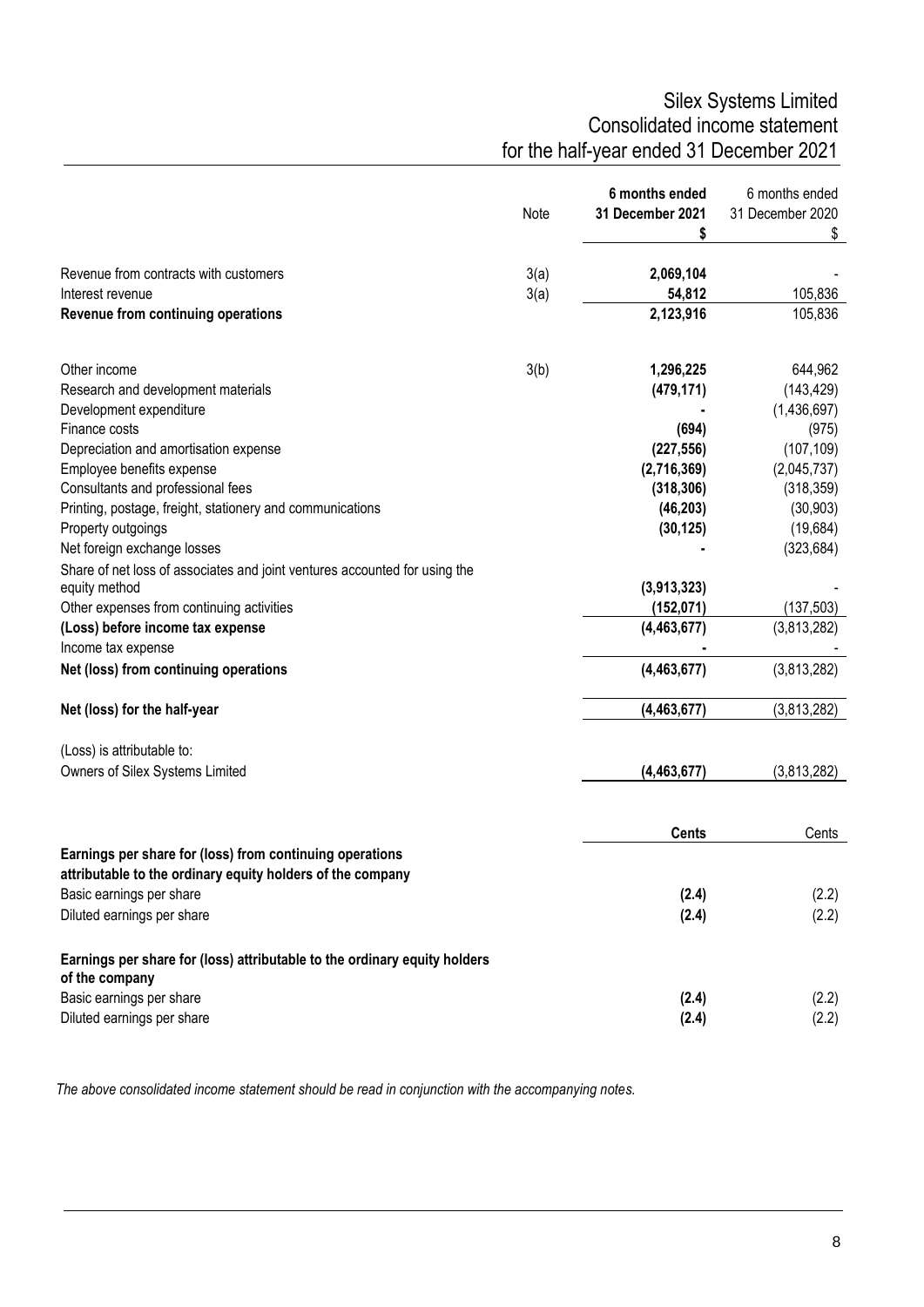# Silex Systems Limited Consolidated statement of comprehensive income for the half-year ended 31 December 2021

| 6 months ended<br>31 December 2021 | 6 months ended<br>31 December 2020<br>\$  |
|------------------------------------|-------------------------------------------|
| (4, 463, 677)                      | (3,813,282)                               |
|                                    |                                           |
|                                    |                                           |
| 241,466                            | (984, 105)                                |
|                                    |                                           |
|                                    |                                           |
| (1,750,182)                        | 4,554,501                                 |
|                                    | 3,570,396                                 |
| (5,972,393)                        | (242, 886)                                |
|                                    |                                           |
|                                    | (242, 886)                                |
|                                    | (242, 886)                                |
|                                    |                                           |
|                                    |                                           |
| (5,972,393)                        | (242,886)                                 |
|                                    | (1,508,716)<br>(5,972,393)<br>(5,972,393) |

*The above consolidated statement of comprehensive income should be read in conjunction with the accompanying notes.*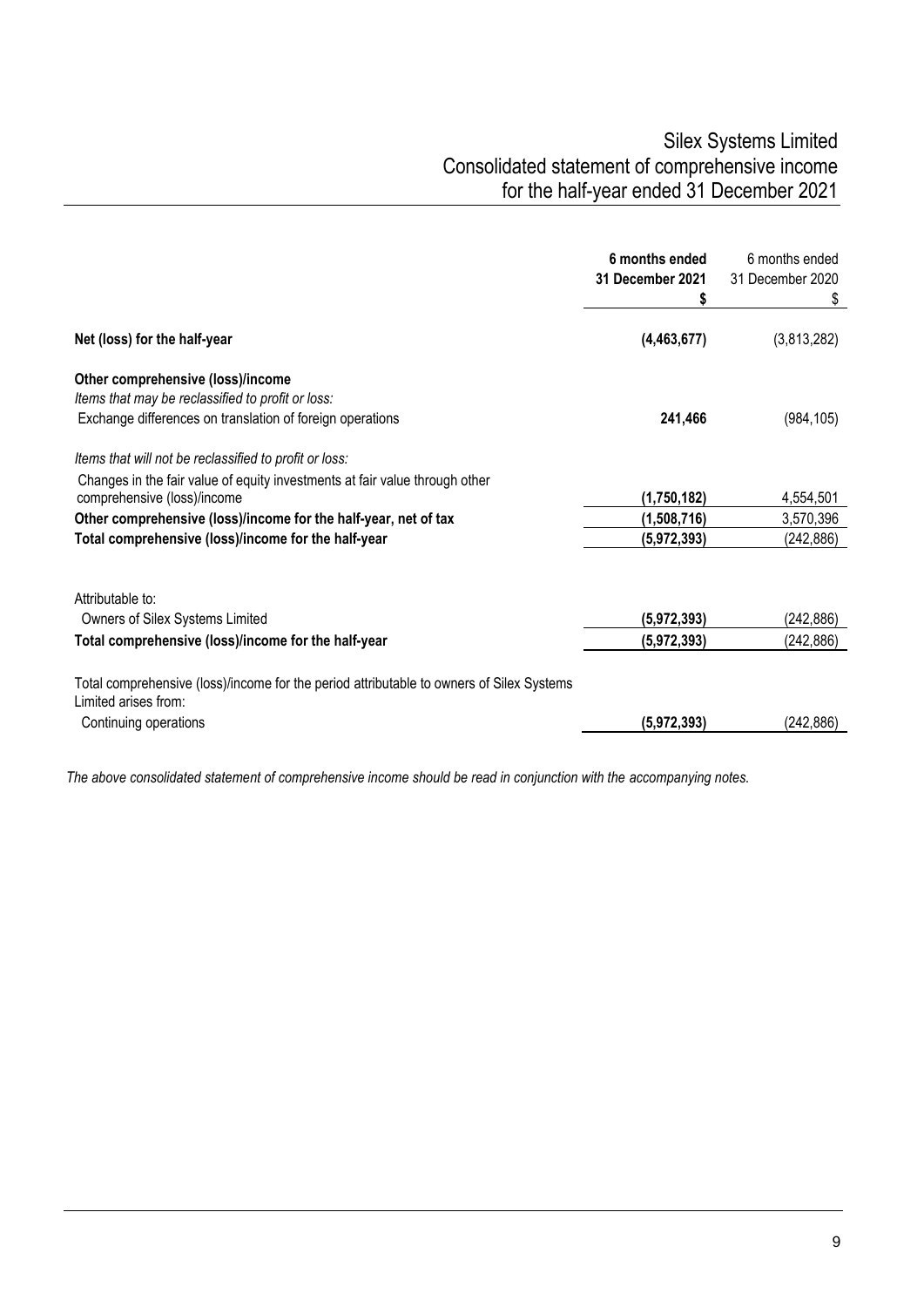## Silex Systems Limited Consolidated balance sheet as at 31 December 2021

| \$<br>\$<br><b>ASSETS</b><br><b>Current assets</b><br>9,208,278<br>6,402,798<br>Cash and cash equivalents<br>Other financial assets at amortised cost - term deposits<br>7,700,000<br>40,000,000<br>Trade and other receivables<br>2,609,620<br>2,628,652<br>4<br>215,743<br>Other current assets<br>551,804<br>5<br>4,245,236<br>5,799,774<br>Financial assets at fair value through other comprehensive income<br>Total current assets<br>56,614,938<br>22,746,967<br><b>Non-current assets</b><br>6<br>916,254<br>Investments accounted for using the equity method<br>852,100<br>42,041<br>18,047<br>Right-of-use assets<br>336,564<br>Property, plant and equipment<br>342,627<br>Total non-current assets<br>1,212,774<br>1,294,859<br><b>Total assets</b><br>57,827,712<br>24,041,826<br><b>LIABILITIES</b><br><b>Current liabilities</b><br>7<br>2,007,657<br>1,123,767<br>Trade and other payables<br>36,613<br>Lease liabilities<br>18,017<br>Provisions<br>785,444<br>770,744<br><b>Total current liabilities</b><br>2,811,118<br>1,931,124<br><b>Non-current liabilities</b><br>Lease liabilities<br>454<br>1,791<br>Provisions<br>40,766<br>37,780<br>Total non-current liabilities<br>41,220<br>39,571<br><b>Total liabilities</b><br>1,970,695<br>2,852,338<br>54,975,374<br>22,071,131<br><b>Net assets</b><br><b>EQUITY</b><br>8<br>Contributed equity<br>271,326,431<br>232,645,003<br>10,688,751<br>12,002,259<br>Reserves<br><b>Accumulated losses</b><br>(227, 039, 808)<br>(222, 576, 131) |                     | Note | 31 December 2021 | 30 June 2021 |
|------------------------------------------------------------------------------------------------------------------------------------------------------------------------------------------------------------------------------------------------------------------------------------------------------------------------------------------------------------------------------------------------------------------------------------------------------------------------------------------------------------------------------------------------------------------------------------------------------------------------------------------------------------------------------------------------------------------------------------------------------------------------------------------------------------------------------------------------------------------------------------------------------------------------------------------------------------------------------------------------------------------------------------------------------------------------------------------------------------------------------------------------------------------------------------------------------------------------------------------------------------------------------------------------------------------------------------------------------------------------------------------------------------------------------------------------------------------------------------------------------------------|---------------------|------|------------------|--------------|
|                                                                                                                                                                                                                                                                                                                                                                                                                                                                                                                                                                                                                                                                                                                                                                                                                                                                                                                                                                                                                                                                                                                                                                                                                                                                                                                                                                                                                                                                                                                  |                     |      |                  |              |
|                                                                                                                                                                                                                                                                                                                                                                                                                                                                                                                                                                                                                                                                                                                                                                                                                                                                                                                                                                                                                                                                                                                                                                                                                                                                                                                                                                                                                                                                                                                  |                     |      |                  |              |
|                                                                                                                                                                                                                                                                                                                                                                                                                                                                                                                                                                                                                                                                                                                                                                                                                                                                                                                                                                                                                                                                                                                                                                                                                                                                                                                                                                                                                                                                                                                  |                     |      |                  |              |
|                                                                                                                                                                                                                                                                                                                                                                                                                                                                                                                                                                                                                                                                                                                                                                                                                                                                                                                                                                                                                                                                                                                                                                                                                                                                                                                                                                                                                                                                                                                  |                     |      |                  |              |
|                                                                                                                                                                                                                                                                                                                                                                                                                                                                                                                                                                                                                                                                                                                                                                                                                                                                                                                                                                                                                                                                                                                                                                                                                                                                                                                                                                                                                                                                                                                  |                     |      |                  |              |
|                                                                                                                                                                                                                                                                                                                                                                                                                                                                                                                                                                                                                                                                                                                                                                                                                                                                                                                                                                                                                                                                                                                                                                                                                                                                                                                                                                                                                                                                                                                  |                     |      |                  |              |
|                                                                                                                                                                                                                                                                                                                                                                                                                                                                                                                                                                                                                                                                                                                                                                                                                                                                                                                                                                                                                                                                                                                                                                                                                                                                                                                                                                                                                                                                                                                  |                     |      |                  |              |
|                                                                                                                                                                                                                                                                                                                                                                                                                                                                                                                                                                                                                                                                                                                                                                                                                                                                                                                                                                                                                                                                                                                                                                                                                                                                                                                                                                                                                                                                                                                  |                     |      |                  |              |
|                                                                                                                                                                                                                                                                                                                                                                                                                                                                                                                                                                                                                                                                                                                                                                                                                                                                                                                                                                                                                                                                                                                                                                                                                                                                                                                                                                                                                                                                                                                  |                     |      |                  |              |
|                                                                                                                                                                                                                                                                                                                                                                                                                                                                                                                                                                                                                                                                                                                                                                                                                                                                                                                                                                                                                                                                                                                                                                                                                                                                                                                                                                                                                                                                                                                  |                     |      |                  |              |
|                                                                                                                                                                                                                                                                                                                                                                                                                                                                                                                                                                                                                                                                                                                                                                                                                                                                                                                                                                                                                                                                                                                                                                                                                                                                                                                                                                                                                                                                                                                  |                     |      |                  |              |
|                                                                                                                                                                                                                                                                                                                                                                                                                                                                                                                                                                                                                                                                                                                                                                                                                                                                                                                                                                                                                                                                                                                                                                                                                                                                                                                                                                                                                                                                                                                  |                     |      |                  |              |
|                                                                                                                                                                                                                                                                                                                                                                                                                                                                                                                                                                                                                                                                                                                                                                                                                                                                                                                                                                                                                                                                                                                                                                                                                                                                                                                                                                                                                                                                                                                  |                     |      |                  |              |
|                                                                                                                                                                                                                                                                                                                                                                                                                                                                                                                                                                                                                                                                                                                                                                                                                                                                                                                                                                                                                                                                                                                                                                                                                                                                                                                                                                                                                                                                                                                  |                     |      |                  |              |
|                                                                                                                                                                                                                                                                                                                                                                                                                                                                                                                                                                                                                                                                                                                                                                                                                                                                                                                                                                                                                                                                                                                                                                                                                                                                                                                                                                                                                                                                                                                  |                     |      |                  |              |
|                                                                                                                                                                                                                                                                                                                                                                                                                                                                                                                                                                                                                                                                                                                                                                                                                                                                                                                                                                                                                                                                                                                                                                                                                                                                                                                                                                                                                                                                                                                  |                     |      |                  |              |
|                                                                                                                                                                                                                                                                                                                                                                                                                                                                                                                                                                                                                                                                                                                                                                                                                                                                                                                                                                                                                                                                                                                                                                                                                                                                                                                                                                                                                                                                                                                  |                     |      |                  |              |
|                                                                                                                                                                                                                                                                                                                                                                                                                                                                                                                                                                                                                                                                                                                                                                                                                                                                                                                                                                                                                                                                                                                                                                                                                                                                                                                                                                                                                                                                                                                  |                     |      |                  |              |
|                                                                                                                                                                                                                                                                                                                                                                                                                                                                                                                                                                                                                                                                                                                                                                                                                                                                                                                                                                                                                                                                                                                                                                                                                                                                                                                                                                                                                                                                                                                  |                     |      |                  |              |
|                                                                                                                                                                                                                                                                                                                                                                                                                                                                                                                                                                                                                                                                                                                                                                                                                                                                                                                                                                                                                                                                                                                                                                                                                                                                                                                                                                                                                                                                                                                  |                     |      |                  |              |
|                                                                                                                                                                                                                                                                                                                                                                                                                                                                                                                                                                                                                                                                                                                                                                                                                                                                                                                                                                                                                                                                                                                                                                                                                                                                                                                                                                                                                                                                                                                  |                     |      |                  |              |
|                                                                                                                                                                                                                                                                                                                                                                                                                                                                                                                                                                                                                                                                                                                                                                                                                                                                                                                                                                                                                                                                                                                                                                                                                                                                                                                                                                                                                                                                                                                  |                     |      |                  |              |
|                                                                                                                                                                                                                                                                                                                                                                                                                                                                                                                                                                                                                                                                                                                                                                                                                                                                                                                                                                                                                                                                                                                                                                                                                                                                                                                                                                                                                                                                                                                  |                     |      |                  |              |
|                                                                                                                                                                                                                                                                                                                                                                                                                                                                                                                                                                                                                                                                                                                                                                                                                                                                                                                                                                                                                                                                                                                                                                                                                                                                                                                                                                                                                                                                                                                  |                     |      |                  |              |
|                                                                                                                                                                                                                                                                                                                                                                                                                                                                                                                                                                                                                                                                                                                                                                                                                                                                                                                                                                                                                                                                                                                                                                                                                                                                                                                                                                                                                                                                                                                  |                     |      |                  |              |
|                                                                                                                                                                                                                                                                                                                                                                                                                                                                                                                                                                                                                                                                                                                                                                                                                                                                                                                                                                                                                                                                                                                                                                                                                                                                                                                                                                                                                                                                                                                  |                     |      |                  |              |
|                                                                                                                                                                                                                                                                                                                                                                                                                                                                                                                                                                                                                                                                                                                                                                                                                                                                                                                                                                                                                                                                                                                                                                                                                                                                                                                                                                                                                                                                                                                  |                     |      |                  |              |
|                                                                                                                                                                                                                                                                                                                                                                                                                                                                                                                                                                                                                                                                                                                                                                                                                                                                                                                                                                                                                                                                                                                                                                                                                                                                                                                                                                                                                                                                                                                  |                     |      |                  |              |
|                                                                                                                                                                                                                                                                                                                                                                                                                                                                                                                                                                                                                                                                                                                                                                                                                                                                                                                                                                                                                                                                                                                                                                                                                                                                                                                                                                                                                                                                                                                  |                     |      |                  |              |
|                                                                                                                                                                                                                                                                                                                                                                                                                                                                                                                                                                                                                                                                                                                                                                                                                                                                                                                                                                                                                                                                                                                                                                                                                                                                                                                                                                                                                                                                                                                  |                     |      |                  |              |
|                                                                                                                                                                                                                                                                                                                                                                                                                                                                                                                                                                                                                                                                                                                                                                                                                                                                                                                                                                                                                                                                                                                                                                                                                                                                                                                                                                                                                                                                                                                  |                     |      |                  |              |
|                                                                                                                                                                                                                                                                                                                                                                                                                                                                                                                                                                                                                                                                                                                                                                                                                                                                                                                                                                                                                                                                                                                                                                                                                                                                                                                                                                                                                                                                                                                  |                     |      |                  |              |
|                                                                                                                                                                                                                                                                                                                                                                                                                                                                                                                                                                                                                                                                                                                                                                                                                                                                                                                                                                                                                                                                                                                                                                                                                                                                                                                                                                                                                                                                                                                  | <b>Total equity</b> |      | 54,975,374       | 22,071,131   |

*The above consolidated balance sheet should be read in conjunction with the accompanying notes.*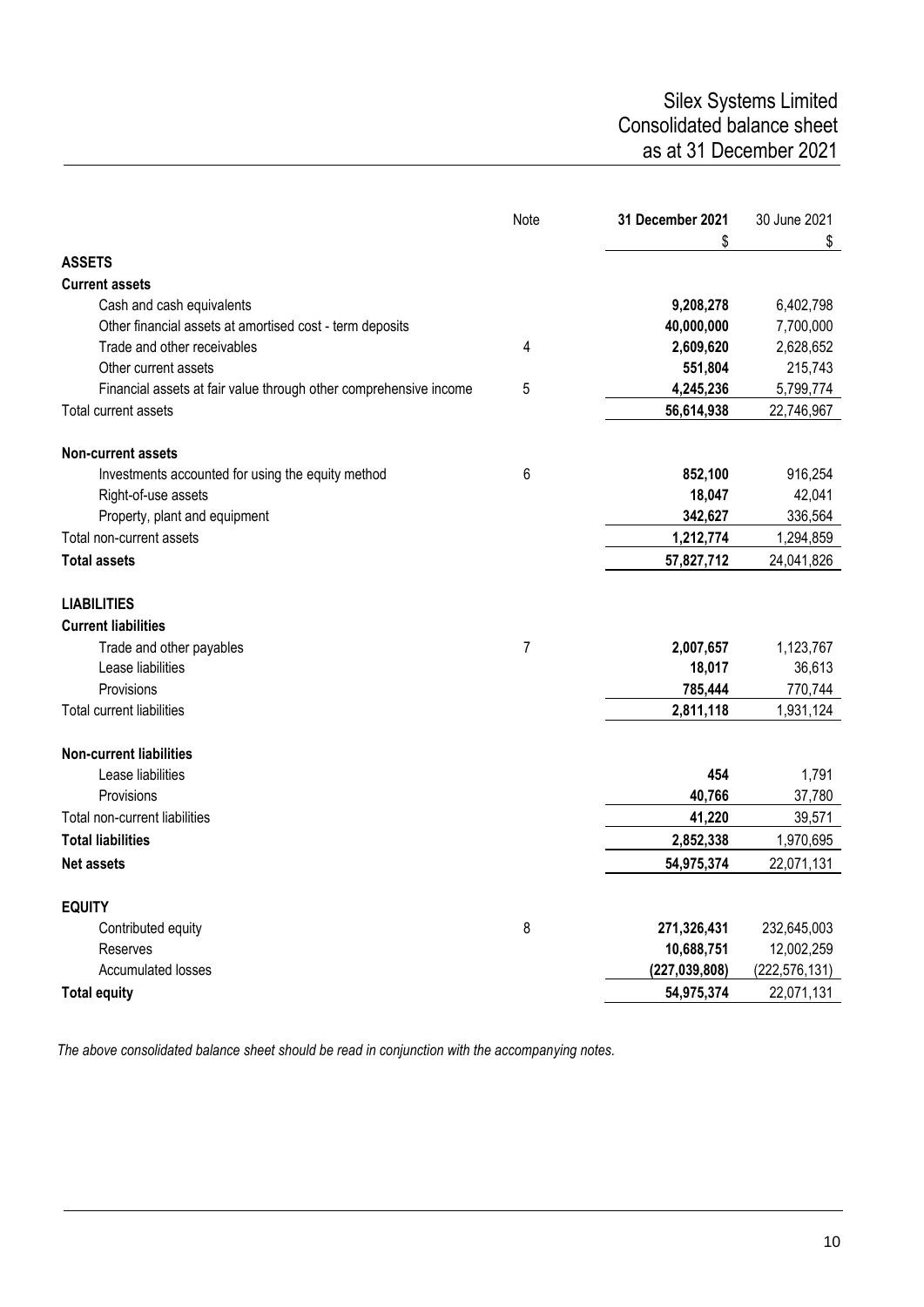# Silex Systems Limited Consolidated statement of changes in equity for the half-year ended 31 December 2021

|                                                       |                             | Attributable to owners of Silex Systems Limited |                             |             |  |
|-------------------------------------------------------|-----------------------------|-------------------------------------------------|-----------------------------|-------------|--|
|                                                       | Contributed<br>equity<br>\$ | Reserves<br>\$                                  | Accumulated<br>losses<br>\$ | Total<br>\$ |  |
| Balance at 30 June 2020                               | 232,645,003                 | 10,470,065                                      | (215, 648, 863)             | 27,466,205  |  |
| Net (loss) for the half-year                          |                             |                                                 | (3,813,282)                 | (3,813,282) |  |
| Other comprehensive income                            |                             | 3,570,396                                       |                             | 3,570,396   |  |
| Total comprehensive income for the half-year          |                             | 3,570,396                                       | (3,813,282)                 | (242, 886)  |  |
| Transactions with owners in their capacity as owners: |                             |                                                 |                             |             |  |
| Employee share scheme - value of employee services    |                             | 98,907                                          |                             | 98,907      |  |
|                                                       |                             | 98,907                                          |                             | 98,907      |  |
| <b>Balance at 31 December 2020</b>                    | 232,645,003                 | 14,139,368                                      | (219, 462, 145)             | 27,322,226  |  |
| Balance at 30 June 2021                               | 232,645,003                 | 12,002,259                                      | (222, 576, 131)             | 22,071,131  |  |
| Net (loss) for the half-year                          |                             |                                                 | (4,463,677)                 | (4,463,677) |  |
| Other comprehensive income                            |                             | (1,508,716)                                     |                             | (1,508,716) |  |
| Total comprehensive income for the half-year          |                             | (1,508,716)                                     | (4, 463, 677)               | (5,972,393) |  |
| Transactions with owners in their capacity as owners: |                             |                                                 |                             |             |  |
| Contributions of equity net of transactions costs     | 38,467,500                  |                                                 |                             | 38,467,500  |  |
| Employee share scheme - value of employee services    |                             | 409,136                                         |                             | 409,136     |  |
| Transfer from share-based payments reserve            | 213,928                     | (213, 928)                                      |                             |             |  |
|                                                       | 38,681,428                  | 195,208                                         |                             | 38,876,636  |  |
| <b>Balance at 31 December 2021</b>                    | 271,326,431                 | 10,688,751                                      | (227, 039, 808)             | 54,975,374  |  |

*The above consolidated statement of changes in equity should be read in conjunction with the accompanying notes.*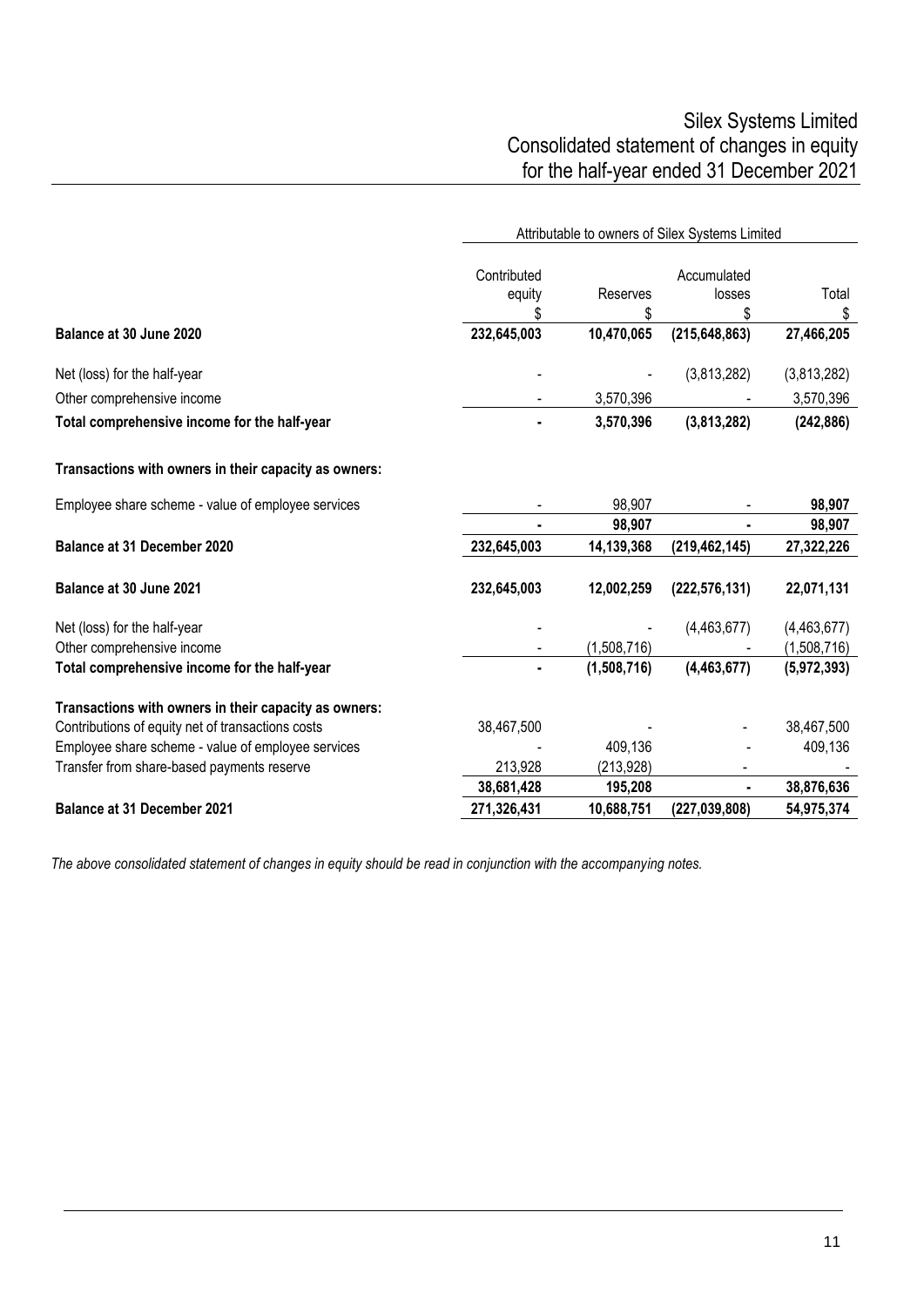|                                                                  | 6 months ended<br>31 December<br>2021<br>\$ | 6 months ended<br>31 December<br>2020<br>\$ |
|------------------------------------------------------------------|---------------------------------------------|---------------------------------------------|
| Cash flows from operating activities                             |                                             |                                             |
| Receipts from customers and government grants (inclusive of GST) | 3,605,288                                   | 1,598,278                                   |
| Payments to suppliers and employees (inclusive of GST)           | (2,797,731)                                 | (4,785,159)                                 |
| Interest received                                                | 23,274                                      | 161,692                                     |
| Interest paid                                                    | (694)                                       | (975)                                       |
| Net cash inflows/(outflows) from operating activities            | 830,137                                     | (3,026,164)                                 |
| Cash flows from investing activities                             |                                             |                                             |
| Payment for investments accounted for using the equity method    | (3,861,060)                                 |                                             |
| Payments for financial assets at amortised cost - term deposits  | (33,300,000)                                |                                             |
| Proceeds from financial assets at amortised cost - term deposits | 1,000,000                                   | 6,100,000                                   |
| Payments for property, plant and equipment                       | (77, 903)                                   | (83, 155)                                   |
| Net cash (outflows)/inflows from investing activities            | (36, 238, 963)                              | 6,016,845                                   |
| Cash flows from financing activities                             |                                             |                                             |
| Proceeds from issues of shares (net of transaction costs)        | 38,354,683                                  |                                             |
| Repayment of principal elements of leases                        | (173, 608)                                  | (51, 468)                                   |
| Net cash inflows/(outflows) from financing activities            | 38,181,075                                  | (51, 468)                                   |
| Net increase in cash and cash equivalents                        | 2,772,249                                   | 2,939,213                                   |
| Cash and cash equivalents at the beginning of the half-year      | 6,402,798                                   | 1,615,034                                   |
| Effects of exchange rate changes on cash                         | 33,231                                      | (163, 202)                                  |
| Cash and cash equivalents at end of half-year *                  | 9,208,278                                   | 4,391,045                                   |
| *Term deposits excluded from Cash and cash equivalents           | 40,000,000                                  | 10,700,000                                  |

 *The above consolidated cash flow statement should be read in conjunction with the accompanying notes.*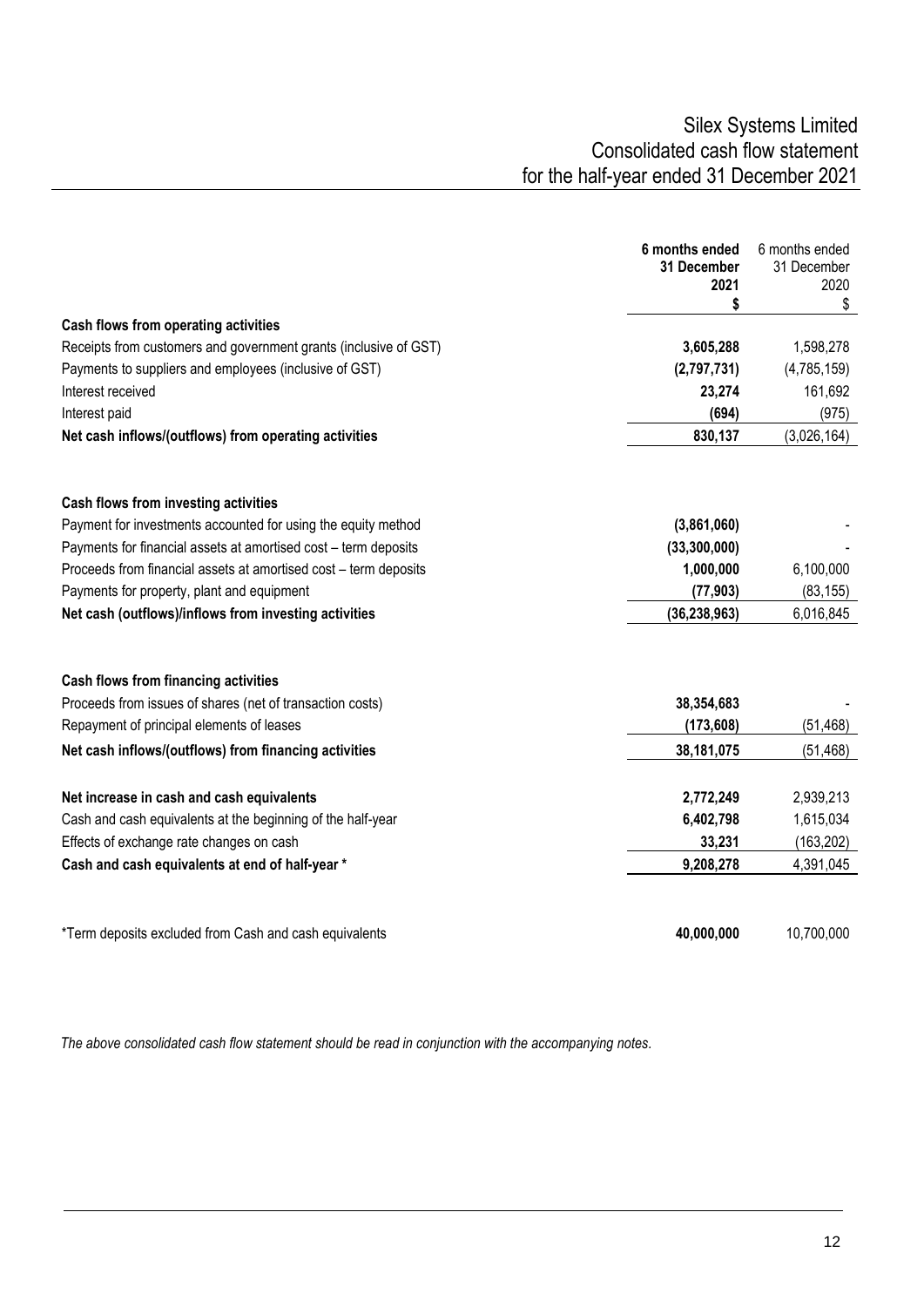#### **Note 1 Significant changes in the current accounting period**

On 27 September 2021, Silex announced that it had completed an equity raise by way of a placement. 25,972,391 ordinary shares were issued to raise \$31.4m (net of transaction costs). A Share Purchase Plan was also offered to eligible shareholders and a further 5,343,812 shares were issued to raise \$7m. Total cash received from the placement and Share Purchase Plan, net of transaction costs, was \$38.4m

#### **Note 2 Segment information**

#### *(a) Description of segments*

Operating segments are reported in a manner consistent with the internal reporting provided to the chief operating decision maker. The chief operating decision maker, who is responsible for allocating resources and assessing performance of the operating segments, has been identified as the Board of Directors. Management has determined that there are three operating segments based on the reports reviewed by Management and the Board of Directors to make strategic decisions. These segments are Silex Systems, Translucent and Silex USA. Silex Systems is based in New South Wales and Translucent and Silex USA are based in North Carolina.

#### *(b) Segment information provided to the Board of Directors*

| Half-year ended 31 December 2021               | <b>Silex</b><br><b>Systems</b> | <b>Translucent</b>    | <b>Silex USA</b> | Total                   |
|------------------------------------------------|--------------------------------|-----------------------|------------------|-------------------------|
|                                                |                                |                       |                  |                         |
| Total segment revenue<br>Inter-segment revenue | 2,144,556<br>(20, 640)         | 518,383<br>(518, 383) |                  | 2,662,939<br>(539, 023) |
| Revenue from external customers                | 2,123,916                      |                       |                  | 2,123,916               |
| <b>Segment result</b>                          | (707, 807)                     | 14,589                | (3,770,459)      | (4,463,677)             |

| Half-year ended 31 December 2020 | <b>Silex</b><br><b>Systems</b> | Translucent | <b>Silex USA</b>         | <b>Total</b> |
|----------------------------------|--------------------------------|-------------|--------------------------|--------------|
| Total segment revenue            | 169,482                        | 489.255     |                          | 658,737      |
| Inter-segment revenue            | (63, 646)                      | (489, 255)  | $\overline{\phantom{0}}$ | (552, 901)   |
| Revenue from external customers  | 105,836                        |             |                          | 105,836      |
| <b>Segment result</b>            | (2,330,255)                    | 293         | (1,483,320)              | (3,813,282)  |

The Board of Directors assesses the performance of the operating segments based on a result that excludes exchange gains and losses on intercompany loans which eliminate on consolidation. The segment result reconciles to the Net (loss) from continuing operations.

| Total segment assets | <b>Silex</b><br>Systems | Translucent | <b>Silex USA</b> | Total      |
|----------------------|-------------------------|-------------|------------------|------------|
| 31 December 2021     | 51.545.502              | 5.276.583   | 1.005.627        | 57.827.712 |
| 30 June 2021         | 15,422,737              | 7,647,681   | 971.408          | 24,041,826 |

Assets which eliminate on consolidation, such as investments in controlled entities and intercompany receivables are excluded from segment assets.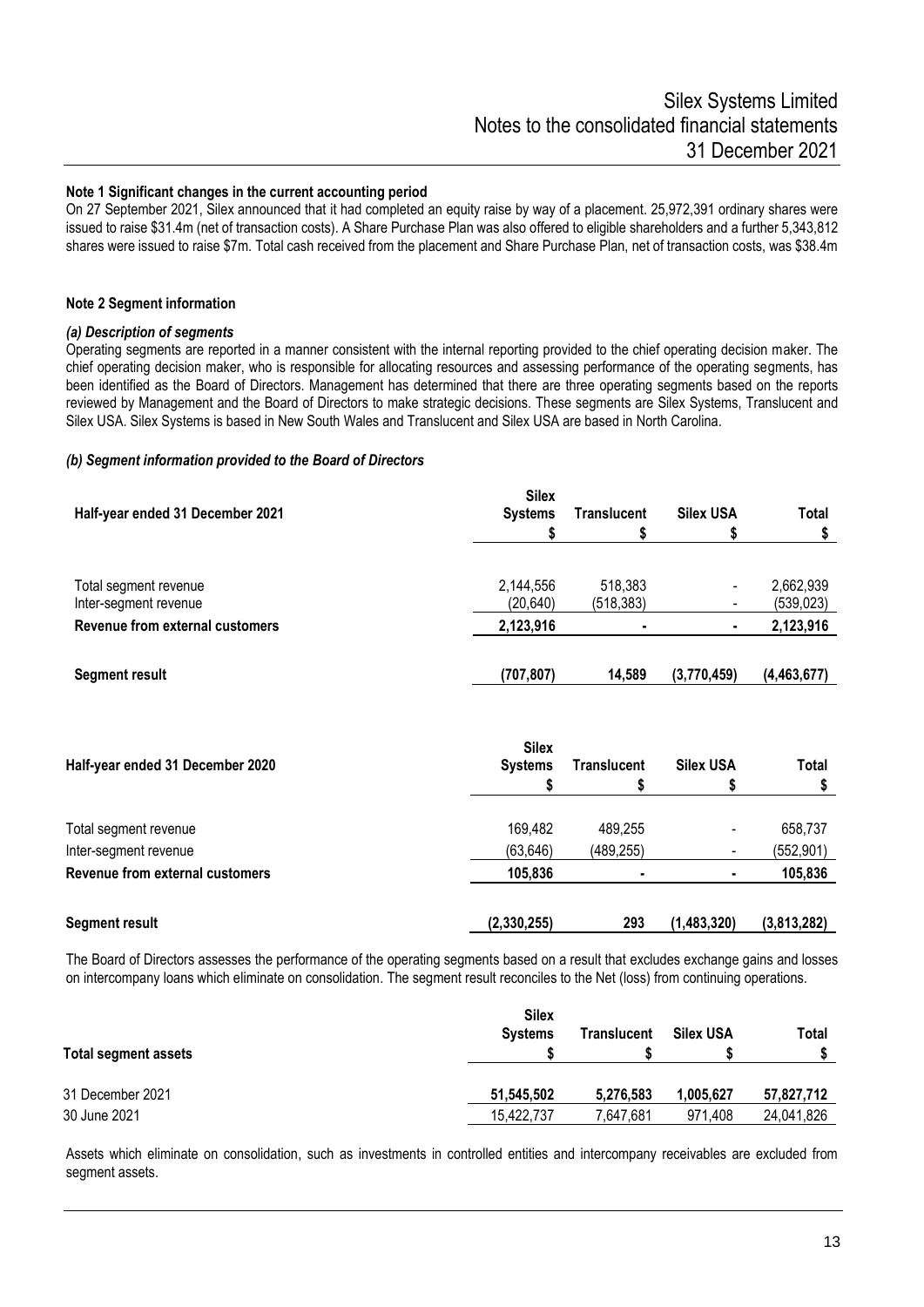# Silex Systems Limited Notes to the consolidated financial statements 31 December 2021 (continued)

| <b>Total segment liabilities</b> | <b>Silex Systems</b> | Translucent | <b>Silex USA</b>         | Total     |
|----------------------------------|----------------------|-------------|--------------------------|-----------|
| 31 December 2021                 | 2,841,811            | 10.527      | ٠                        | 2,852,338 |
| 30 June 2021                     | .961,692             | 9,003       | $\overline{\phantom{a}}$ | .970.695  |

#### **Note 3 Revenue and Other income**

| (a) Revenue               | 6 months ended<br>31 December 2021 | 6 months ended 31<br>December 2020 |
|---------------------------|------------------------------------|------------------------------------|
|                           |                                    |                                    |
| Recoverable project costs | 2,069,104                          |                                    |
| Interest revenue          | 54.812                             | 105,836                            |
|                           | 2,123,916                          | 105,836                            |

Project costs recoverable from GLE for the Company's costs incurred for the SILEX uranium enrichment development program are recorded as Revenue in the month when the related costs are incurred. Revenue recognised in advance is recognised as accrued income. Revenue is recognised at a point in time.

#### **(b) Other income**

|                                                     | 6 months ended 31<br>December 2021 | 6 months ended 31<br>December 2020 |
|-----------------------------------------------------|------------------------------------|------------------------------------|
|                                                     |                                    |                                    |
| Research and development tax incentive              | 687,324                            | 432,674                            |
| Government Assistance - COVID-19 related            |                                    | 147,450                            |
| Cooperative Research Centres Projects (CRC-P) Grant | 207.315                            | 64,838                             |
| Other income - project subsidy                      | 150.160                            |                                    |
| Net foreign exchange gains                          | 251.426                            |                                    |
|                                                     | 1,296,225                          | 644.962                            |

#### **Note 4 Trade and other receivables**

|                                                                               | 31 December 2021 | 30 June 2021 |
|-------------------------------------------------------------------------------|------------------|--------------|
| Trade receivables from contracts with customers                               | 353.226          | 504,131      |
| Accrued royalty revenue from sale of cREO® technology                         | 688,598          | 666,128      |
| Accrued income - other                                                        | 1,111,591        | 1,397,153    |
| Derivative financial instruments - forward exchange contracts (refer note 11) | 65,794           |              |
| Other receivables                                                             | 404,183          | 74.563       |
| Loss allowance                                                                | (13, 772)        | (13, 323)    |
|                                                                               | 2,609,620        | 2,628,652    |

#### **Note 5 Financial assets at fair value through other comprehensive income**

|                                       | 31 December 2021 | 30 June 2021 |
|---------------------------------------|------------------|--------------|
|                                       |                  |              |
| Listed securities                     |                  |              |
| Equity securities - shares in IQE PIc | 4.245.236        | 5.799.774    |
|                                       |                  |              |

The value of the shares at 31 December 2021 was impacted by a significant decrease in the IQE share price during the half-year.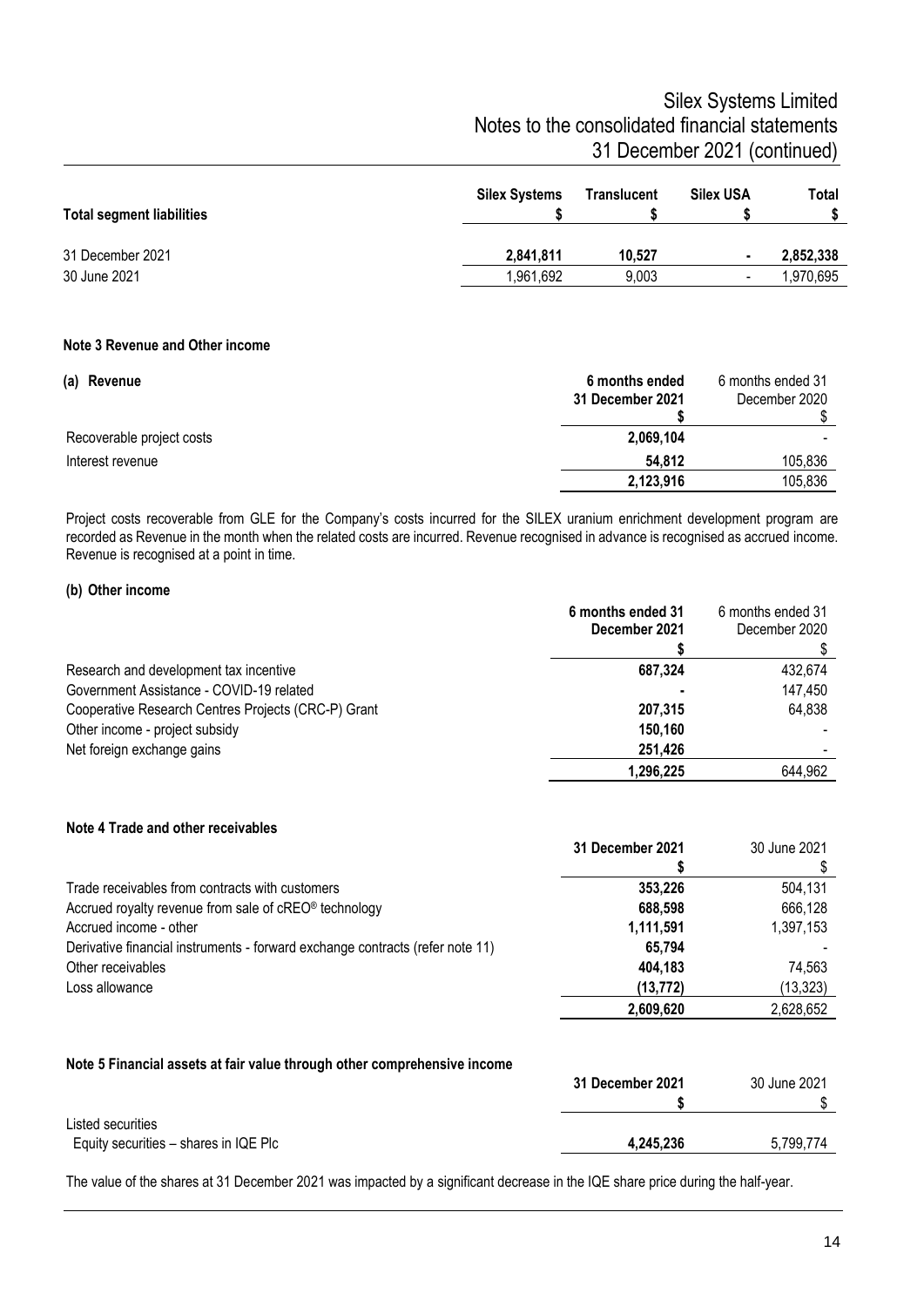#### **Note 6 Investments accounted for using the equity method**

Set out below are details of the Global Laser Enrichment Holdings LLC (GLE Holdco) joint venture as at 31 December 2021 which is material to the Company.

|                                         | Place of<br>business / | % of ownership interest        |                 |                           |                              | <b>Carrying amount</b> |                 |
|-----------------------------------------|------------------------|--------------------------------|-----------------|---------------------------|------------------------------|------------------------|-----------------|
| Name of entity                          | <i>incorporation</i>   | country of 31 December<br>2021 | 30 June<br>2021 | Nature of<br>relationship | <b>Measurement</b><br>method | 31 December<br>2021    | 30 June<br>2021 |
| Global Laser Enrichment<br>Holdings LLC | JSA                    | 51%                            | 51%             | Joint venture             | Equity method                | 852.100                | 916,254         |

On 31 January 2021, Cameco Corporation indirectly acquired a 49% interest in GLE Holdco from Silex USA LLC and GLE Holdco acquired a 100% interest in Global Laser Enrichment LLC (GLE). From 31 January 2021, GLE Holdco became a joint venture for the Company. GLE holds the exclusive worldwide license to commercialise the SILEX technology for uranium enrichment. GLE's current focus is on construction of full-scale laser and separator equipment which will be deployed in GLE's Test Loop facility in Wilmington, NC, with the aim of completing a commercial pilot (TRL-6) demonstration of the SILEX uranium enrichment technology by the mid-2020's.

| S<br>\$<br>Commitments - joint ventures<br>Commitment to provide funding for joint ventures capital commitments, if called<br>12,305,523<br>3,717,586<br>31 December 2021<br>30 June 2021<br><b>Summarised balance sheet</b><br>\$<br>S<br><b>Current assets</b><br>4,506,111<br>3,486,276<br>Cash and cash equivalents<br>Other current assets<br>175,436<br>305,190<br>3,791,466<br>Total current assets<br>4,681,547<br>Non-current assets<br>7,263,050<br>7,423,570<br><b>Current liabilities</b><br>720,889<br>769,990<br>Financial liabilities (excluding trade payables)<br>Other current liabilities<br>1,729,474<br>2,379,069<br><b>Total current liabilities</b><br>3,149,059<br>2,450,363<br>Non-current liabilities<br>7,109,605<br>6,961,436<br>Financial liabilities (excluding trade payables)<br>Other non-current liabilities<br>6,661<br>15,149<br>7,124,754<br>6,968,097<br>Total non-current liabilities<br>1,670,784<br>1,796,576<br><b>Net assets</b> | 31 December 2021 | 30 June 2021 |
|-----------------------------------------------------------------------------------------------------------------------------------------------------------------------------------------------------------------------------------------------------------------------------------------------------------------------------------------------------------------------------------------------------------------------------------------------------------------------------------------------------------------------------------------------------------------------------------------------------------------------------------------------------------------------------------------------------------------------------------------------------------------------------------------------------------------------------------------------------------------------------------------------------------------------------------------------------------------------------|------------------|--------------|
|                                                                                                                                                                                                                                                                                                                                                                                                                                                                                                                                                                                                                                                                                                                                                                                                                                                                                                                                                                             |                  |              |
|                                                                                                                                                                                                                                                                                                                                                                                                                                                                                                                                                                                                                                                                                                                                                                                                                                                                                                                                                                             |                  |              |
|                                                                                                                                                                                                                                                                                                                                                                                                                                                                                                                                                                                                                                                                                                                                                                                                                                                                                                                                                                             |                  |              |
|                                                                                                                                                                                                                                                                                                                                                                                                                                                                                                                                                                                                                                                                                                                                                                                                                                                                                                                                                                             |                  |              |
|                                                                                                                                                                                                                                                                                                                                                                                                                                                                                                                                                                                                                                                                                                                                                                                                                                                                                                                                                                             |                  |              |
|                                                                                                                                                                                                                                                                                                                                                                                                                                                                                                                                                                                                                                                                                                                                                                                                                                                                                                                                                                             |                  |              |
|                                                                                                                                                                                                                                                                                                                                                                                                                                                                                                                                                                                                                                                                                                                                                                                                                                                                                                                                                                             |                  |              |
|                                                                                                                                                                                                                                                                                                                                                                                                                                                                                                                                                                                                                                                                                                                                                                                                                                                                                                                                                                             |                  |              |
|                                                                                                                                                                                                                                                                                                                                                                                                                                                                                                                                                                                                                                                                                                                                                                                                                                                                                                                                                                             |                  |              |
|                                                                                                                                                                                                                                                                                                                                                                                                                                                                                                                                                                                                                                                                                                                                                                                                                                                                                                                                                                             |                  |              |
|                                                                                                                                                                                                                                                                                                                                                                                                                                                                                                                                                                                                                                                                                                                                                                                                                                                                                                                                                                             |                  |              |
|                                                                                                                                                                                                                                                                                                                                                                                                                                                                                                                                                                                                                                                                                                                                                                                                                                                                                                                                                                             |                  |              |
|                                                                                                                                                                                                                                                                                                                                                                                                                                                                                                                                                                                                                                                                                                                                                                                                                                                                                                                                                                             |                  |              |
|                                                                                                                                                                                                                                                                                                                                                                                                                                                                                                                                                                                                                                                                                                                                                                                                                                                                                                                                                                             |                  |              |
|                                                                                                                                                                                                                                                                                                                                                                                                                                                                                                                                                                                                                                                                                                                                                                                                                                                                                                                                                                             |                  |              |
|                                                                                                                                                                                                                                                                                                                                                                                                                                                                                                                                                                                                                                                                                                                                                                                                                                                                                                                                                                             |                  |              |
|                                                                                                                                                                                                                                                                                                                                                                                                                                                                                                                                                                                                                                                                                                                                                                                                                                                                                                                                                                             |                  |              |
|                                                                                                                                                                                                                                                                                                                                                                                                                                                                                                                                                                                                                                                                                                                                                                                                                                                                                                                                                                             |                  |              |
|                                                                                                                                                                                                                                                                                                                                                                                                                                                                                                                                                                                                                                                                                                                                                                                                                                                                                                                                                                             |                  |              |
|                                                                                                                                                                                                                                                                                                                                                                                                                                                                                                                                                                                                                                                                                                                                                                                                                                                                                                                                                                             |                  |              |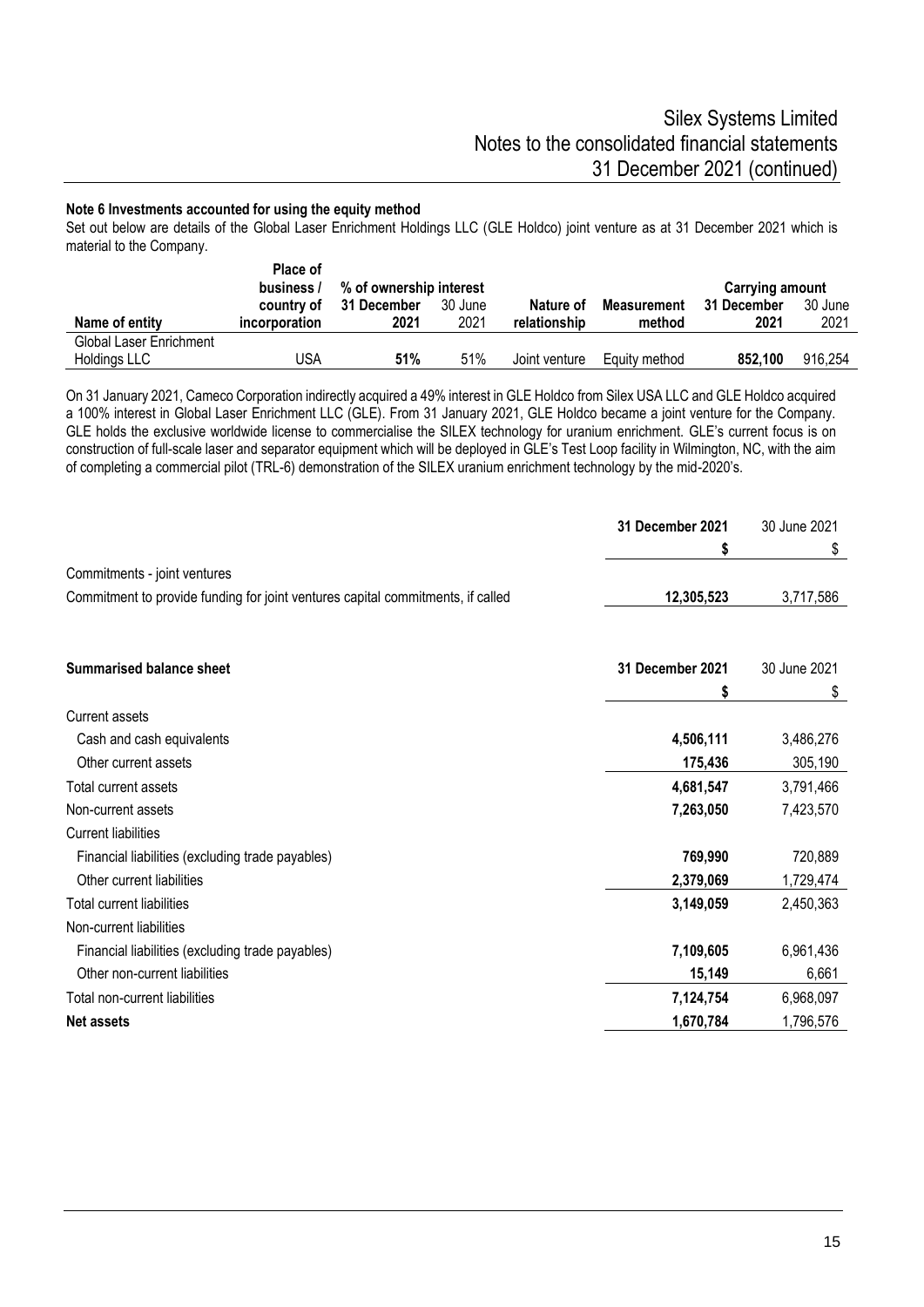|                                    |               |            | 6 months ended<br>31 December<br>2021 | 6 months ended<br>31 December<br>2020 |
|------------------------------------|---------------|------------|---------------------------------------|---------------------------------------|
|                                    |               |            | \$                                    | \$                                    |
| Reconciliation to carrying amounts |               |            |                                       |                                       |
| Opening net assets                 |               |            | 1,796,576                             |                                       |
| Additional capital contributed     |               |            | 7,582,815                             |                                       |
| (Loss) for the period              |               |            | (7,673,183)                           |                                       |
| Other comprehensive income         |               |            | (35, 424)                             |                                       |
| <b>Closing net assets</b>          |               |            | 1,670,784                             |                                       |
| Company's share in %               |               |            | 51%                                   | 100%                                  |
| Company's share in \$              |               |            | 852,100                               |                                       |
| Carrying amount                    |               |            | 852,100                               |                                       |
| Note 7 Trade and other payables    |               |            |                                       |                                       |
|                                    |               |            | 31 December                           |                                       |
|                                    |               |            | 2021                                  | 30 June 2021                          |
|                                    |               |            | \$                                    | \$                                    |
| Trade creditors<br>Unearned income |               |            | 802,046<br>921,035                    | 298,426<br>614,578                    |
| Other payables                     |               |            | 284,576                               | 210,763                               |
|                                    |               |            | 2,007,657                             | 1,123,767                             |
| <b>Note 8 Equity</b>               |               |            |                                       |                                       |
| (a) Share capital:                 | 31/12/2021    | 30/06/2021 | 31/12/2021                            | 30/06/2021                            |
|                                    | <b>Shares</b> | Shares     | \$                                    | \$                                    |

### **(b) Movements in ordinary share capital:**

|                                                 | Number of   |             |
|-------------------------------------------------|-------------|-------------|
| <b>Details</b>                                  | shares      | Total \$    |
| Opening balance 1 July 2021                     | 172,767,339 | 232,645,003 |
| Issue of share - capital raise                  | 25,972,391  | 32,984,937  |
| Issue of shares - share purchase plan           | 5,343,812   | 7,000,001   |
| Issue of shares - performance rights            | 381,940     | 213,928     |
| Issue of shares – other *                       | 84.507      | 112.817     |
|                                                 | 204,549,989 | 272,956,686 |
| Less: Transaction costs arising on share issues |             | (1,630,255) |
| Balance 31 December 2021                        | 204,549,989 | 271,326,431 |

Ordinary shares, fully paid **204,549,989** 172,767,339 **271,326,431** 232,645,003

\* Relates to the issue of shares to our Non-executive Director and Chair, Mr Craig Roy. Shareholders approved the issue of 84,507 shares to Mr Roy in lieu of Directors' fees payable for his 3-year term as Chair of GLE Holdco at the 2021 Annual General Meeting held on 14 October 2021. The shares issued are subject to escrow and the periodic release of escrow coincides with Mr Roy's completion of his term as Chair of GLE Holdco.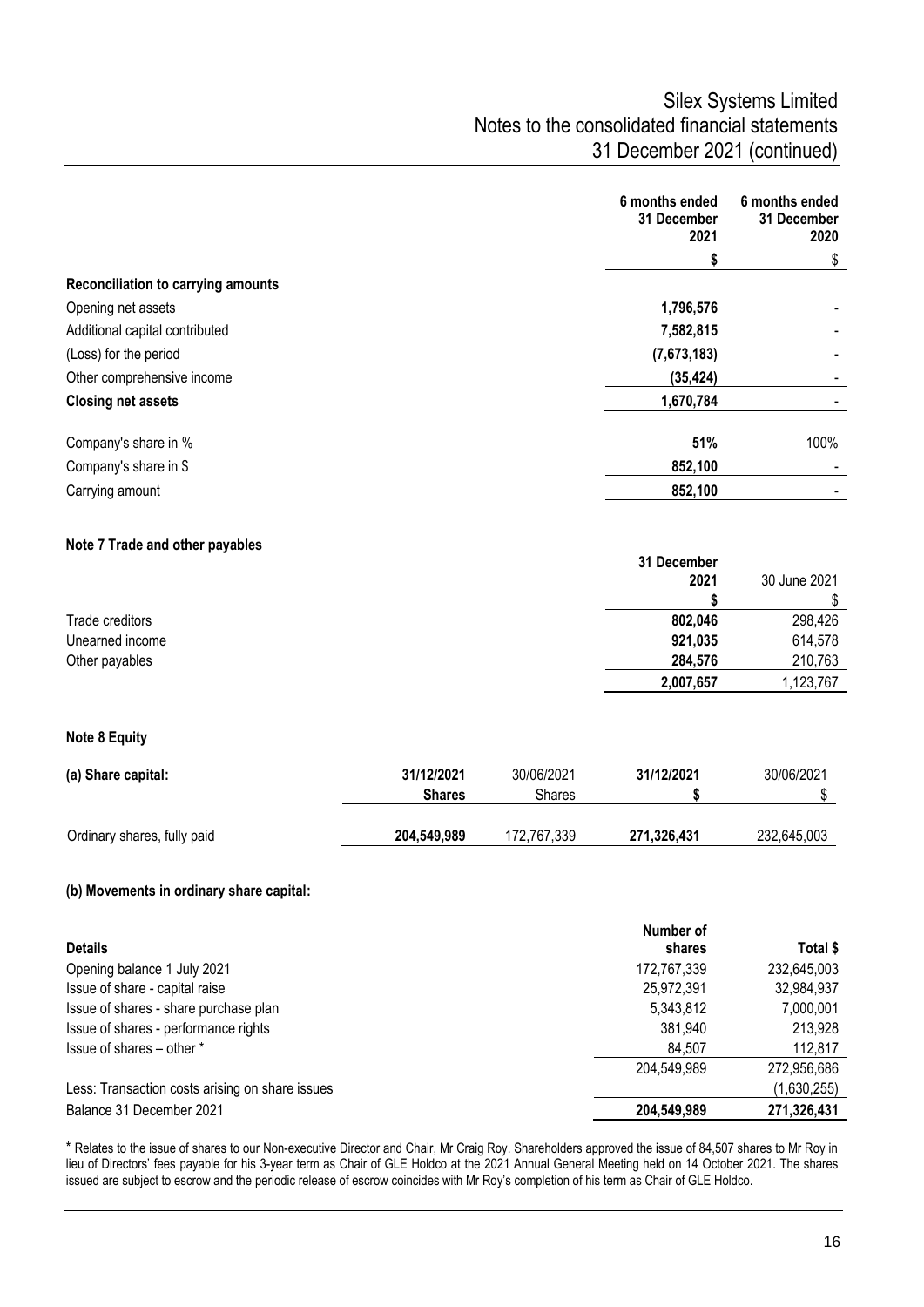### **(c) Movements in share options:**

| <b>Grant date</b> | <b>Expiry date</b> | <b>Exercise</b><br>price<br>(cents) | <b>Balance at</b><br>1 July 2021<br>(Number) | <b>Issued</b><br>during<br>(Number) | Lapsed /<br>forfeited<br>(Number) | <b>Exercised</b><br>(Number) | <b>Balance at 31</b><br><b>December</b><br>2021<br>(Number) |
|-------------------|--------------------|-------------------------------------|----------------------------------------------|-------------------------------------|-----------------------------------|------------------------------|-------------------------------------------------------------|
| 21/05/2019        | 20/05/2024         | 35                                  | 500,000                                      | $\blacksquare$                      | -                                 | $\overline{\phantom{a}}$     | 500,000                                                     |
| 02/12/2019        | 01/12/2024         | 35                                  | 100,000                                      | -                                   |                                   | $\overline{\phantom{a}}$     | 100,000                                                     |
| 01/04/2020        | 31/03/2025         | 21                                  | 660,000                                      | ۰                                   | -                                 | $\blacksquare$               | 660,000                                                     |
| 23/11/2020        | 22/11/2025         | 57                                  | 150,000                                      | -                                   |                                   | $\overline{\phantom{a}}$     | 150,000                                                     |
| 24/03/2021        | 23/03/2026         | 120                                 | 1,000,000                                    | -                                   | -                                 | $\blacksquare$               | 1,000,000                                                   |
| 29/10/2021        | Various            | 94                                  |                                              | 1,050,000                           |                                   | $\overline{\phantom{a}}$     | 1,050,000                                                   |
|                   |                    |                                     | 2,410,000                                    | 1,050,000                           | -                                 | $\overline{\phantom{a}}$     | 3,460,000                                                   |

### **(d) Movements in performance rights:**

| <b>Grant date</b> | <b>Exercise Price</b><br>(cents) | <b>Balance at</b><br>1 July 2021<br>(Number) | <b>Issued</b><br>(Number) | Lapsed /<br>forfeited<br>(Number) | Vested<br>(Number)       | <b>Balance at 31</b><br><b>December</b><br>2021<br>(Number) |
|-------------------|----------------------------------|----------------------------------------------|---------------------------|-----------------------------------|--------------------------|-------------------------------------------------------------|
| 25/09/2020        | Nil                              | 390,000                                      | -                         | (85,060)                          | (304, 940)               |                                                             |
| 23/11/2020        | Nil                              | 100,000                                      |                           | (23,000)                          | (77,000)                 |                                                             |
| 25/10/2021        | Nil                              |                                              | 320,000                   |                                   | $\overline{\phantom{a}}$ | 320,000                                                     |
| 29/10/2021        | Nil                              | $\overline{\phantom{a}}$                     | 487,500                   |                                   | $\,$                     | 487,500                                                     |
|                   |                                  | 490,000                                      | 807,500                   | (108,060)                         | (381, 940)               | 807,500                                                     |

### **Note 9 Net tangible asset backing**

|                                                  | 31 December 2021 | 30 June 2021 | 31 December 2020 |
|--------------------------------------------------|------------------|--------------|------------------|
| Net tangible asset backing per ordinary security | 26,88 cents      | 12.78 cents  | 15.81 cents      |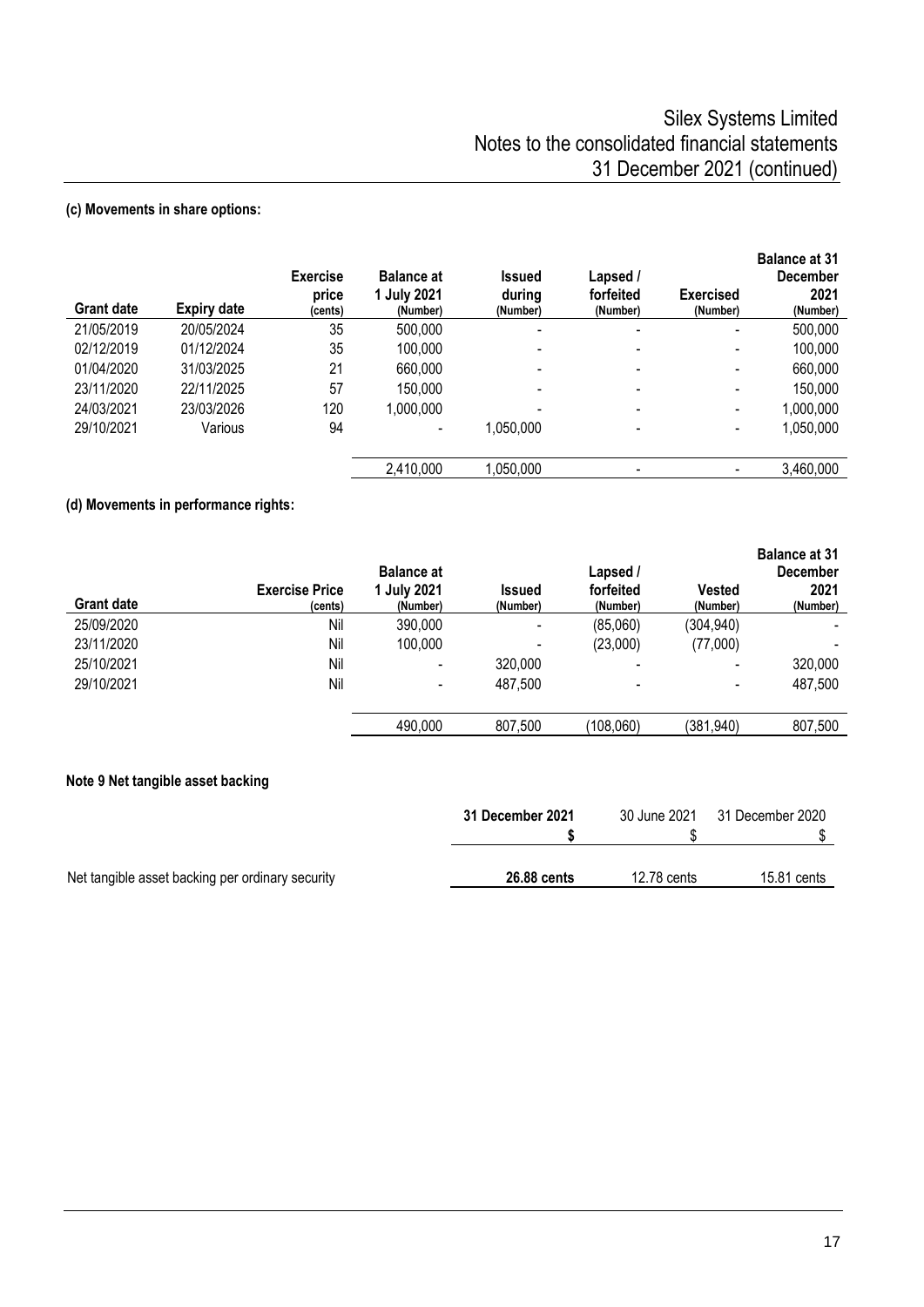#### **Note 10 Events occurring after reporting date**

The consolidated entity is not aware of any matters or circumstances which are not otherwise dealt with in the financial statements that have significantly, or may significantly, affect the operations of the consolidated entity, the results of its operations or the state of the consolidated entity in subsequent years other than those referred to in the Operational Update and presentation released to the ASX at the same time as this document.

#### **Note 11 Fair value measurement** *Derivatives*

Foreign exchange contracts are used to manage foreign exchange risk. The Company may enter into forward exchange contracts which are economic hedges for foreign currencies to be traded at a future date but do not satisfy the requirements for hedge accounting. These contracts are valued at fair value by comparing the contracted foreign exchange rate to the current market foreign exchange rate for a contract with the same remaining period to maturity. Any changes in fair values are immediately taken to the income statement.

The Company's policy is to hedge a proportion of its anticipated USD cash flows. The Board monitors the Company's hedging strategy on a continuing basis. At 31 December 2021, the Company held US\$1,500,000 forward exchange contracts (30 June 2021: US\$nil). The fair value of derivative contracts outstanding at 31 December 2021 totalled \$65,794 (30 June 2020: \$nil). The \$65,794 was recorded in Current assets – trade and other receivables at 31 December 2021.

#### **Note 12 Basis of preparation of the half-year financial report**

This condensed consolidated interim financial report for the half-year reporting period ended 31 December 2021 has been prepared in accordance with Accounting Standard AASB 134 *Interim Financial Reporting* and the *Corporations Act 2001.*

This condensed consolidated interim financial report does not include all the notes of the type normally included in an annual financial report. Accordingly, this report is to be read in conjunction with the Annual Report for the year ended 30 June 2021, the full financial report for the year ended 30 June 2021 and any public announcements made by Silex Systems Limited during the interim reporting period in accordance with the continuous disclosure requirements of the *Corporations Act 2001.*

The accounting policies adopted are consistent with those of the previous financial year and corresponding interim reporting period.

#### *New and amended standards adopted by the Company*

The Company was not required and did not change its accounting policies or make retrospective adjustments as a result of adopting amended standards.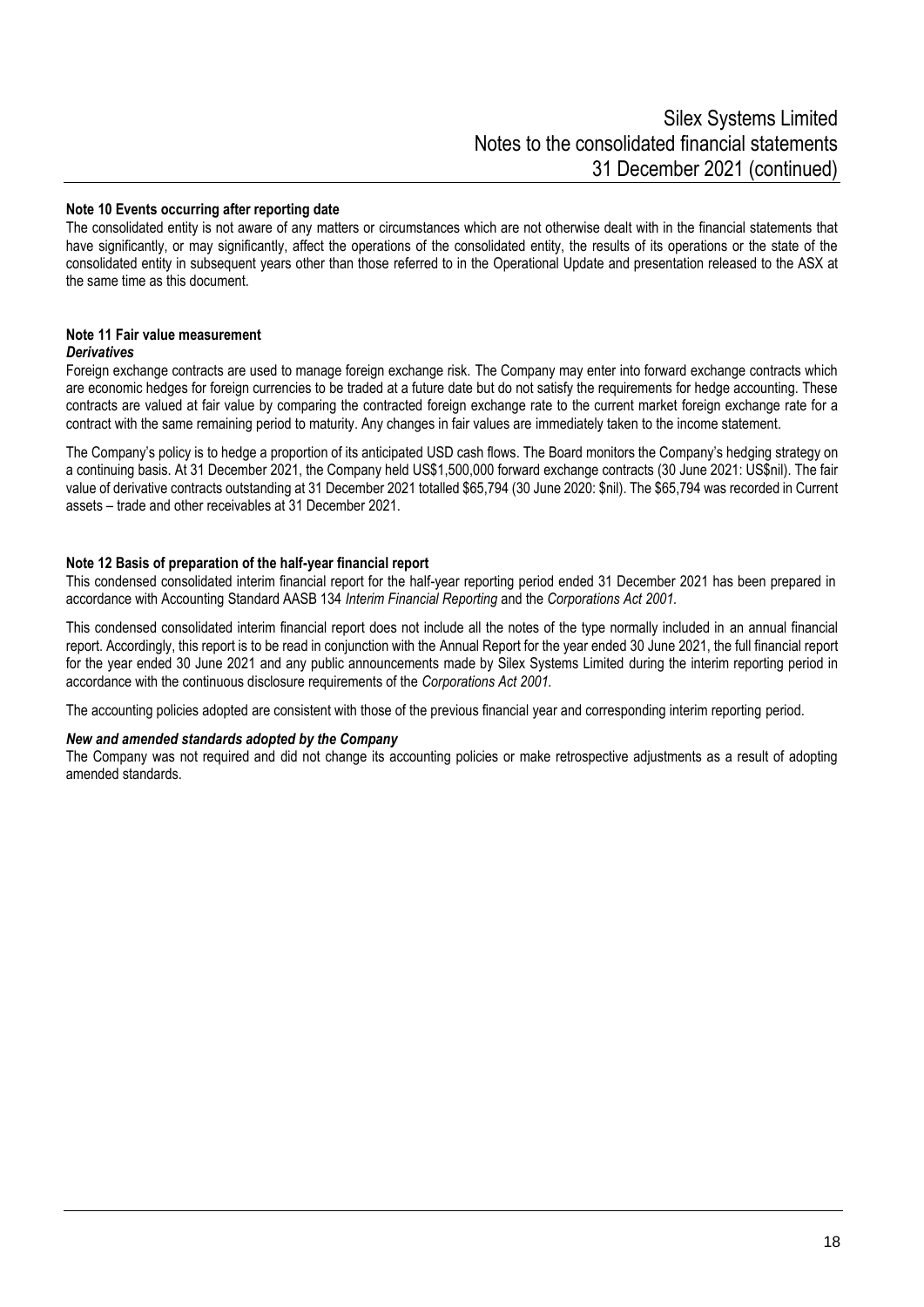In the directors' opinion:

- (a) the financial statements and notes set out on pages 8 to 18 are in accordance with the *Corporations Act 2001*, including:
	- (i) complying with Accounting Standards, the *Corporations Regulations 2001* and other mandatory professional reporting requirements; and
	- (ii) giving a true and fair view of the consolidated entity's financial position as at 31 December 2021 and of its performance for the half-year ended on that date: and
- (b) there are reasonable grounds to believe that Silex Systems Limited will be able to pay its debts as and when they become due and payable.

This declaration is made in accordance with a resolution of the directors.

Dr M P Goldsworthy CEO/MD

Mr C A Roy **Chair** 

Sydney 24 February 2022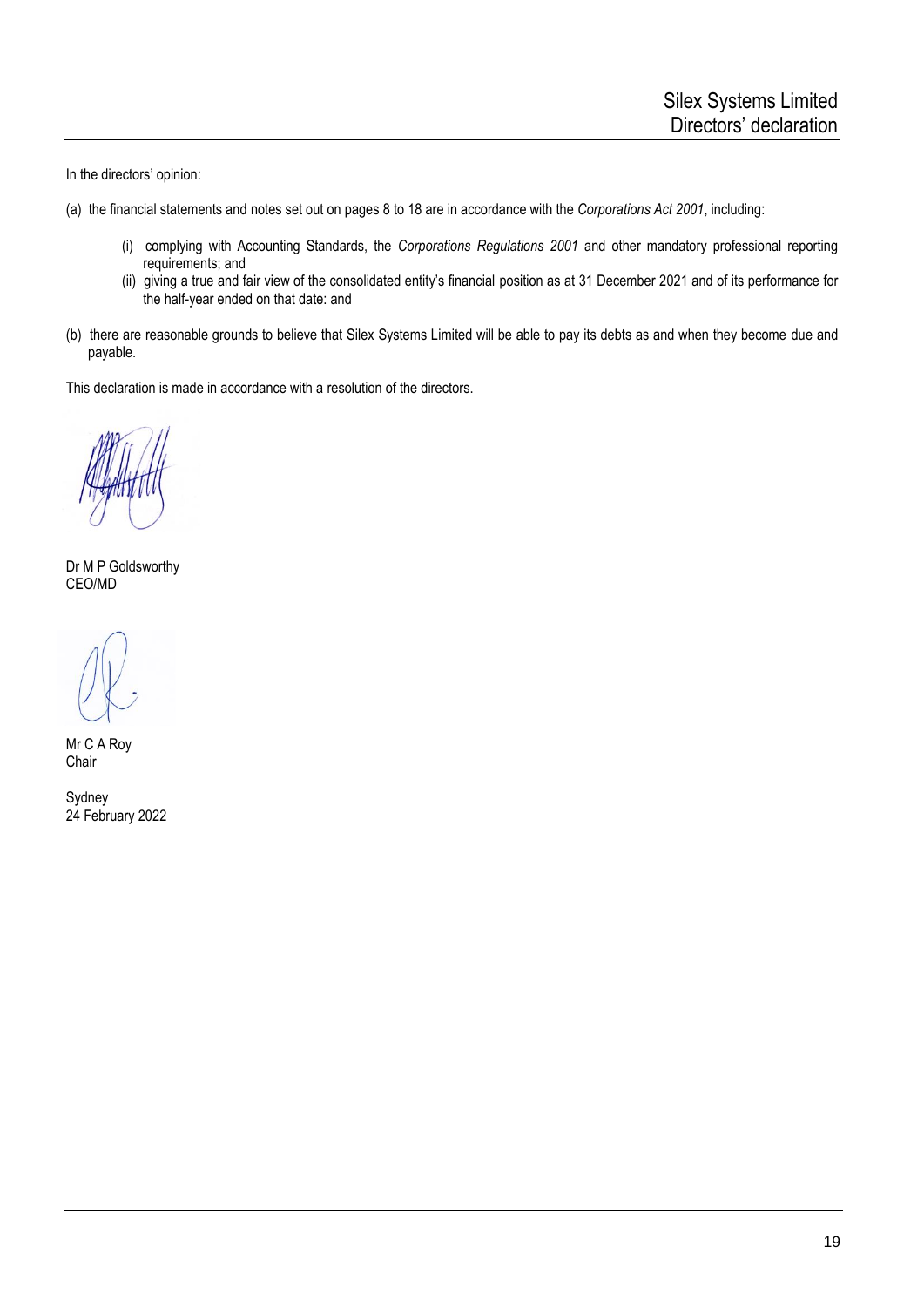

# Independent auditor's review report to the members of Silex Systems Limited

### **Report on the half-year financial report**

### **Conclusion**

We have reviewed the half-year financial report of Silex Systems Limited (the Company) and the entities it controlled during the half-year (together the Group), which comprises the consolidated balance sheet as at 31 December 2021, the consolidated statement of comprehensive income, consolidated statement of changes in equity, and consolidated income statement for the half-year ended on that date, significant accounting policies and explanatory notes and the directors' declaration.

Based on our review, which is not an audit, we have not become aware of any matter that makes us believe that the accompanying half-year financial report of Silex Systems Limited does not comply with the *Corporations Act 2001* including:

- 1. giving a true and fair view of the Group's financial position as at 31 December 2021 and of its performance for the half-year ended on that date
- 2. complying with Accounting Standard AASB 134 *Interim Financial Reporting* and the *Corporations Regulations 2001*.

#### **Basis for conclusion**

We conducted our review in accordance with ASRE 2410 *Review of a Financial Report Performed by the Independent Auditor of the Entity* (ASRE 2410). Our responsibilities are further described in the *Auditor's responsibilities for the review of the half-year financial report* section of our report.

We are independent of the Group in accordance with the auditor independence requirements of the *Corporations Act 2001* and the ethical requirements of the Accounting Professional & Ethical Standards Board's APES 110 *Code of Ethics for Professional Accountants (including Independence Standards)* (the Code) that are relevant to the audit of the annual financial report in Australia. We have also fulfilled our other ethical responsibilities in accordance with the Code.

#### **Responsibilities of the directors for the half-year financial report**

The directors of the Company are responsible for the preparation of the half-year financial report that gives a true and fair view in accordance with Australian Accounting Standards and the Corporations Act 2001 and for such internal control as the directors determine is necessary to enable the preparation of the half-year financial report that gives a true and fair view and is free from material misstatement whether due to fraud or error.

- One International Towers Sydney, Watermans Quay, Barangaroo, GPO BOX 2650, SYDNEY NSW 2001 T: +61 2 8266 0000, F: +61 2 8266 9999, www.pwc.com.au
- Level 11, 1PSQ, 169 Macquarie Street, Parramatta NSW 2150, PO Box 1155 Parramatta NSW 2124

PricewaterhouseCoopers, ABN 52 780 433 757

T: +61 2 9659 2476, F: +61 2 8266 9999, www.pwc.com.au

Liability limited by a scheme approved under Professional Standards Legislation.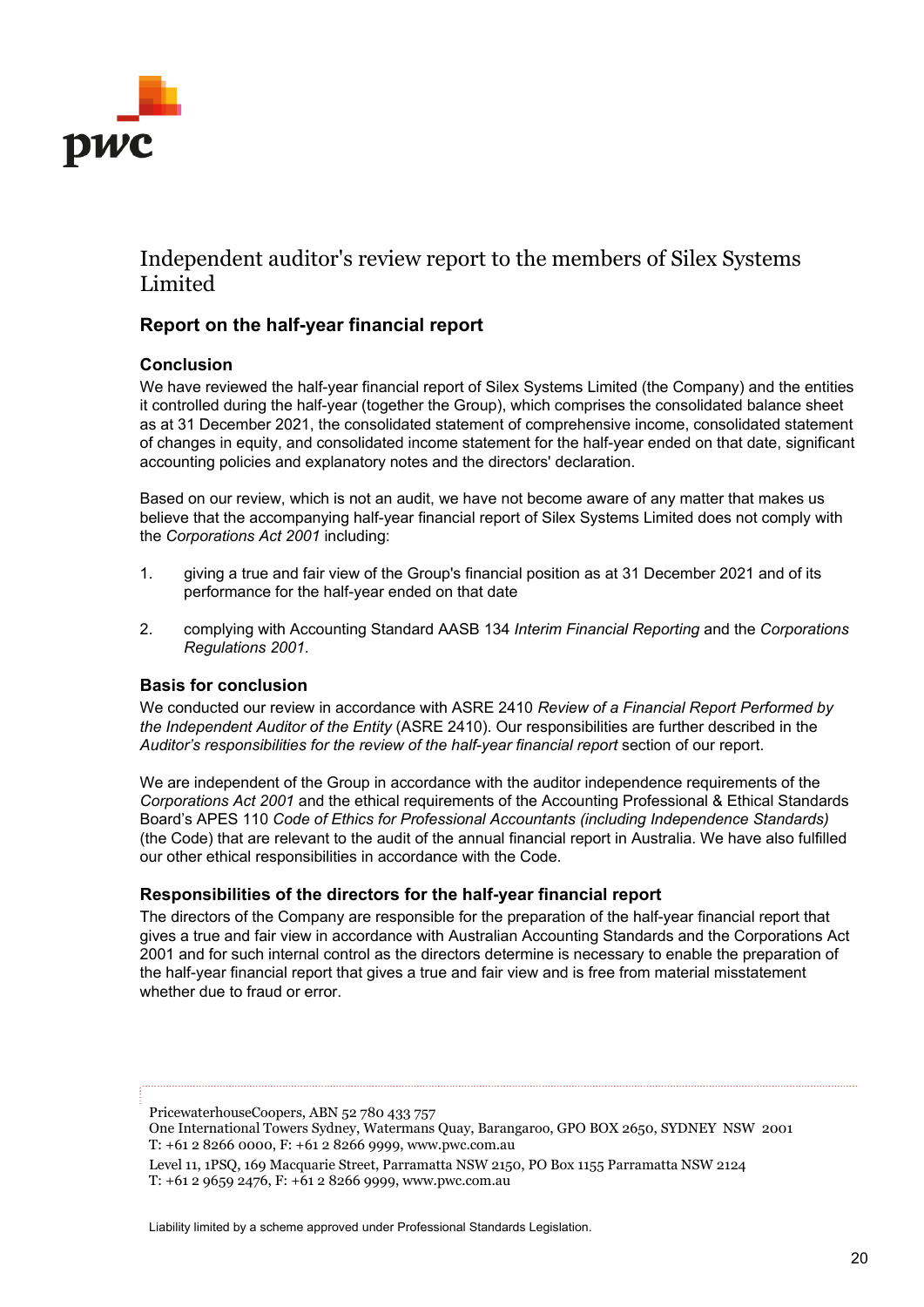

### **Auditor's responsibilities for the review of the half-year financial report**

Our responsibility is to express a conclusion on the half-year financial report based on our review. ASRE 2410 requires us to conclude whether we have become aware of any matter that makes us believe that the half-year financial report is not in accordance with the *Corporations Act 2001* including giving a true and fair view of the Group's financial position as at 31 December 2021 and of its performance for the half-year ended on that date, and complying with Accounting Standard AASB 134 *Interim Financial Reporting* and the *Corporations Regulations 2001*.

A review of a half-year financial report consists of making enquiries, primarily of persons responsible for financial and accounting matters, and applying analytical and other review procedures. A review is substantially less in scope than an audit conducted in accordance with Australian Auditing Standards and consequently does not enable us to obtain assurance that we would become aware of all significant matters that might be identified in an audit. Accordingly, we do not express an audit opinion.

Pricariaterhouselesspers

PricewaterhouseCoopers

at Chardge

Aishwarya Chandran Sydney Partner 24 February 2022